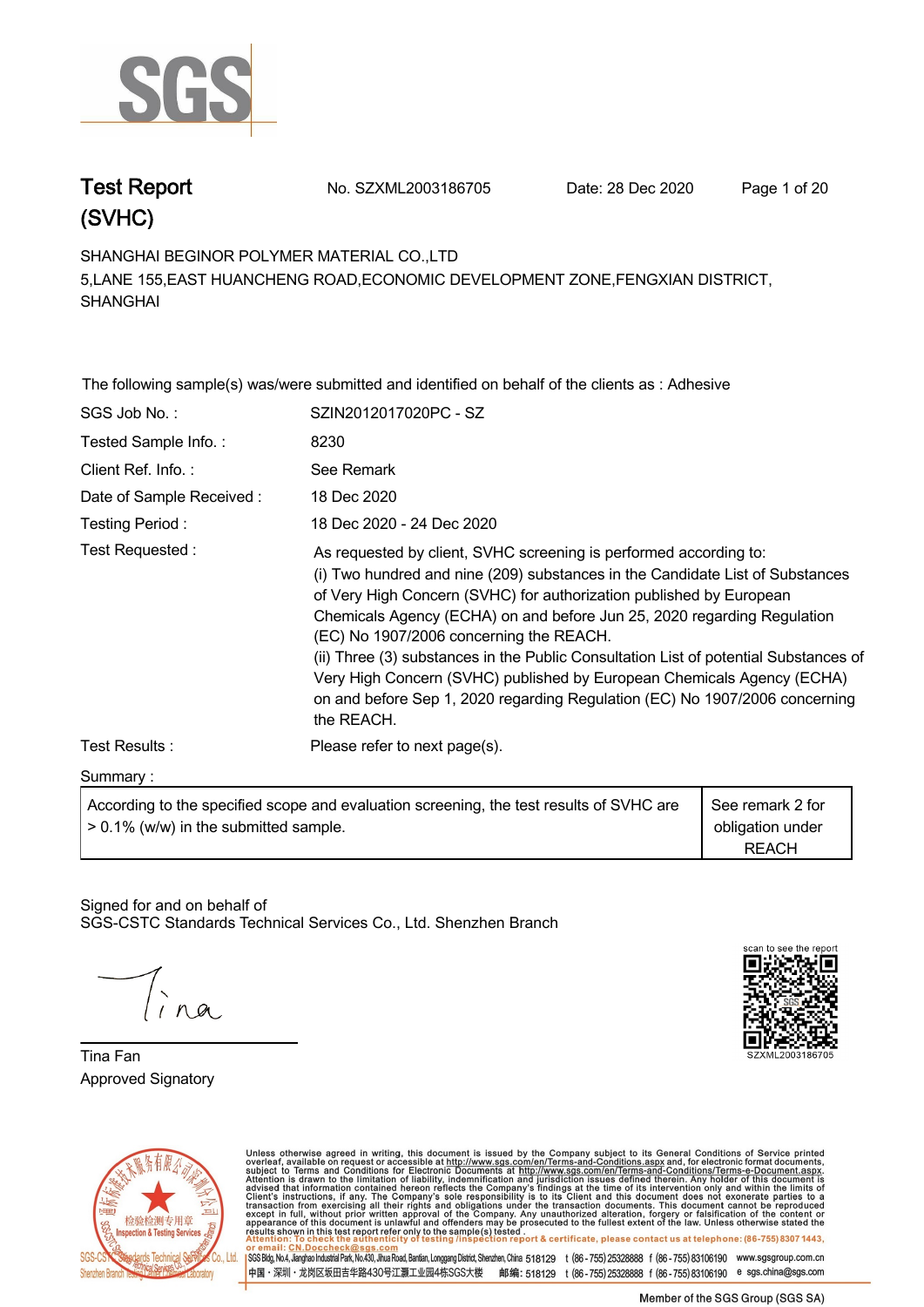

**Test Report. No. SZXML2003186705 Date: 28 Dec 2020. Page 2 of 20.**

#### **Remark :.**

 **1. The chemical analysis of specified SVHC is performed by means of currently available analytical techniques against the following SVHC related documents published by ECHA: http://echa.europa.eu/web/guest/candidate-list-table** 

 **These lists are under evaluation by ECHA and may subject to change in the future.** 

 **2. REACH obligation:** 

 **2.1 Concerning article(s):** 

#### **Communication:**

 **Article 33 of Regulation (EC) No 1907/2006 requires supplier of an article containing a substance meeting the criteria in Article 57 and identified in accordance with Article 59(1) in a concentration above 0.1% weight by weight (w/w) shall provide the recipient of the article with sufficient information, available to the supplier, to allow safe use of the article including, as a minimum, the name of that substance in the Candidate List.** 

#### **Notification:**

 **In accordance with Regulation (EC) No 1907/2006, any EU producer or importer of articles shall notify ECHA, in accordance with paragraph 4 of Article 7, if a substance meets the criteria in Article 57 and is identified in accordance with Article 59(1) of the Regulation, if (a) the substance in the Candidate List is present in those articles in quantities totaling over one tonne per producer or importer per year; and (b) the substance in the Candidate List is present in those articles above a concentration of 0.1% weight by weight (w/w).** 

 **SGS adopts the ruling of the Court of Justice of the European Union on the definition of an article under REACH unless indicated otherwise. Detail explanation is available at the following link:** 

 **http://www.sgs.com/-/media/global/documents/technical-documents/technical-bulletins/sgs-crs position-statement-on-svhc-in-articles-a4-en-16-06.pdf?la=en** 

#### **2.2 Concerning material(s):**

 **Test results in this report are based on the tested sample. This report refers to testing result of tested sample submitted as homogenous material(s). In case such material is being used to compose an article, the results indicated in this report may not represent SVHC concentration in such article. If this report refers to testing result of composite material group by equal weight proportion, the material in each composite test group may come from more than one article.** 

 **If the sample is a substance or mixture, and it directly exports to EU, client has the obligation to comply with the supply chain communication obligation under Article 31 of Regulation (EC) No. 1907/2006 and the conditions of Authorization of substance of very high concern included in the Annex XIV of the Regulation (EC) No. 1907/2006.** 

#### **2.3 Concerning substance and preparation:**

 **If a SVHC is found over 0.1% (w/w) and/or the specific concentration limit which is set in Regulation (EC) No 1272/2008 and its amendments, client is suggested to prepare a Safety** 



Unless otherwise agreed in writing, this document is issued by the Company subject to its General Conditions of Service printed overleaf, available on request or accessible at http://www.sgs.com/en/Terms-and-Conditions.as SGS Bldg, No.4, Jianghao Industrial Park, No.430, Jihua Road, Bantian, Longgang District, Shenzhen, China 518129 t (86-755) 25328888 f (86-755) 83106190 www.sgsgroup.com.cn

中国・深圳・龙岗区坂田吉华路430号江灏工业园4栋SGS大楼 邮编: 518129 t (86-755) 25328888 f (86-755) 83106190 e sgs.china@sgs.com

Member of the SGS Group (SGS SA)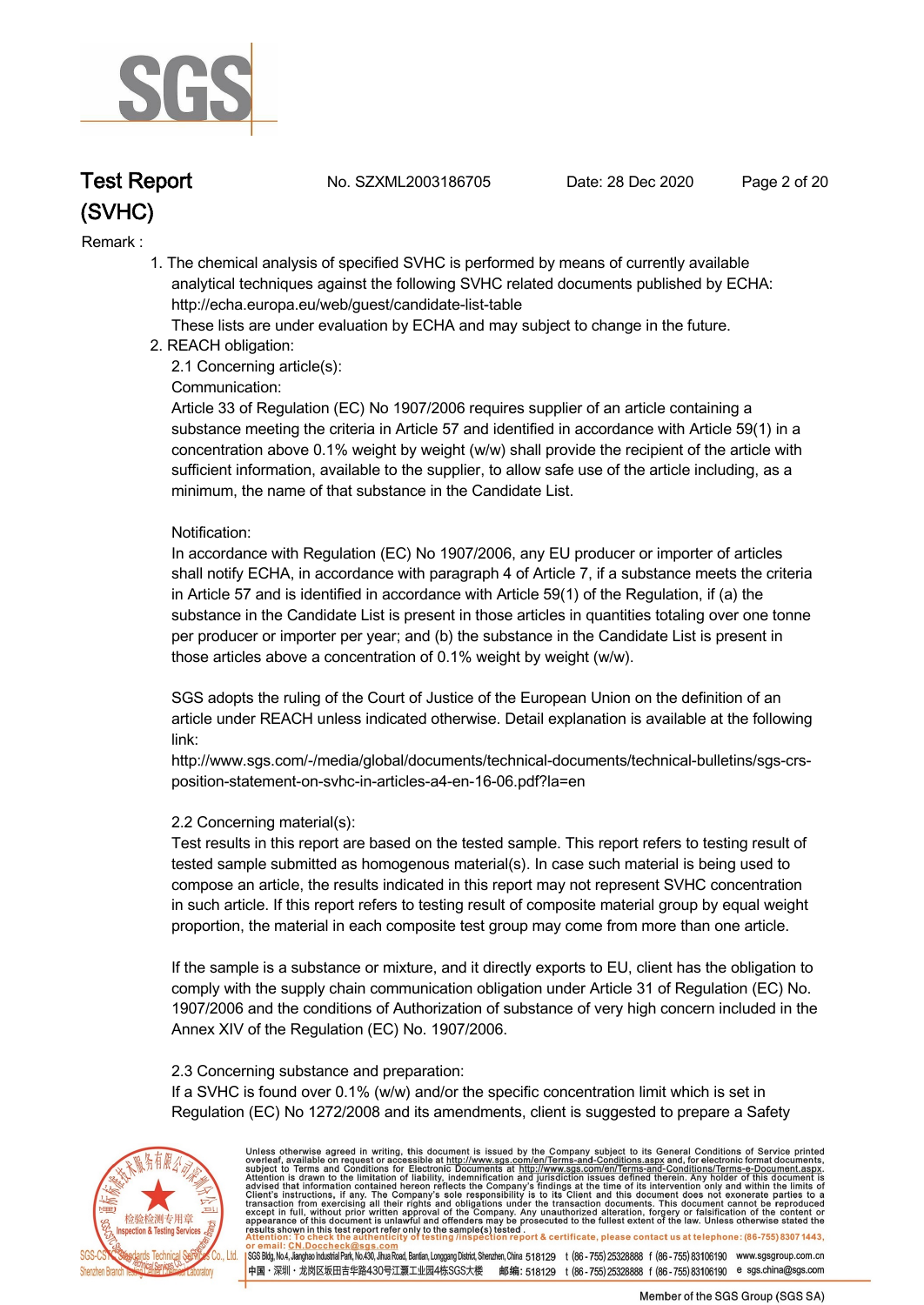

**Test Report. No. SZXML2003186705 Date: 28 Dec 2020. Page 3 of 20.**

 **Data Sheet (SDS) against the SVHC to comply with the supply chain communication obligation under Regulation (EC) No 1907/2006, in which:** 

 **- a substance that is classified as hazardous under the CLP Regulation (EC) No 1272/2008.** 

 **- a mixture that is classified as hazardous under the CLP Regulation (EC) No 1272/2008, when it contains a substance with concentration equal to, or greater than the classification limit as set in Regulation (EC) No. 1272/2008; or** 

 **- a mixture is not classified as hazardous under the CLP Regulation (EC) No 1272/2008, but contains either:** 

 **(a) a substance posing human health or environmental hazards in an individual concentration of ≥ 1 % by weight for mixtures that are solid or liquids (i.e., non-gaseous mixtures) or ≥ 0.2 % by volume for gaseous mixtures; or** 

 **(b) a substance that is PBT, or vPvB in an individual concentration of ≥ 0.1 % by weight for mixtures that are solid or liquids (i.e., non-gaseous mixtures); or** 

 **(c) a substance on the SVHC candidate list (for reasons other than those listed above), in an individual concentration of ≥ 0.1 % by weight for non-gaseous mixtures; or** 

- **(d) a substance for which there are Europe-wide workplace exposure limits.**
- **3. If a SVHC is found over the reporting limit, client is suggested to identify the component which contains the SVHC and the exact concentration of the SVHC by requesting further quantitative analysis from the laboratory.**

#### **Test Sample :.**

#### **Sample Description:**

| Specimen        | <b>SGS</b>                      | <b>Description</b> |  |
|-----------------|---------------------------------|--------------------|--|
| No.             | Sample ID                       |                    |  |
| SN <sub>1</sub> | SZX20-031867.001 Black material |                    |  |

#### **Test Method :.**

**SGS In-House method- SGS-CCL-SOP-019-21, SGS-CCL-SOP-019-22, SGS-CCL-SOP-057-01, Analyzed by ICP-OES, UV-VIS, GC-MS, HPLC-DAD/MS and Colorimetric Method. .**



Unless otherwise agreed in writing, this document is issued by the Company subject to its General Conditions of Service printed overleaf, available on request or accessible at http://www.sgs.com/en/Terms-and-Conditions.asp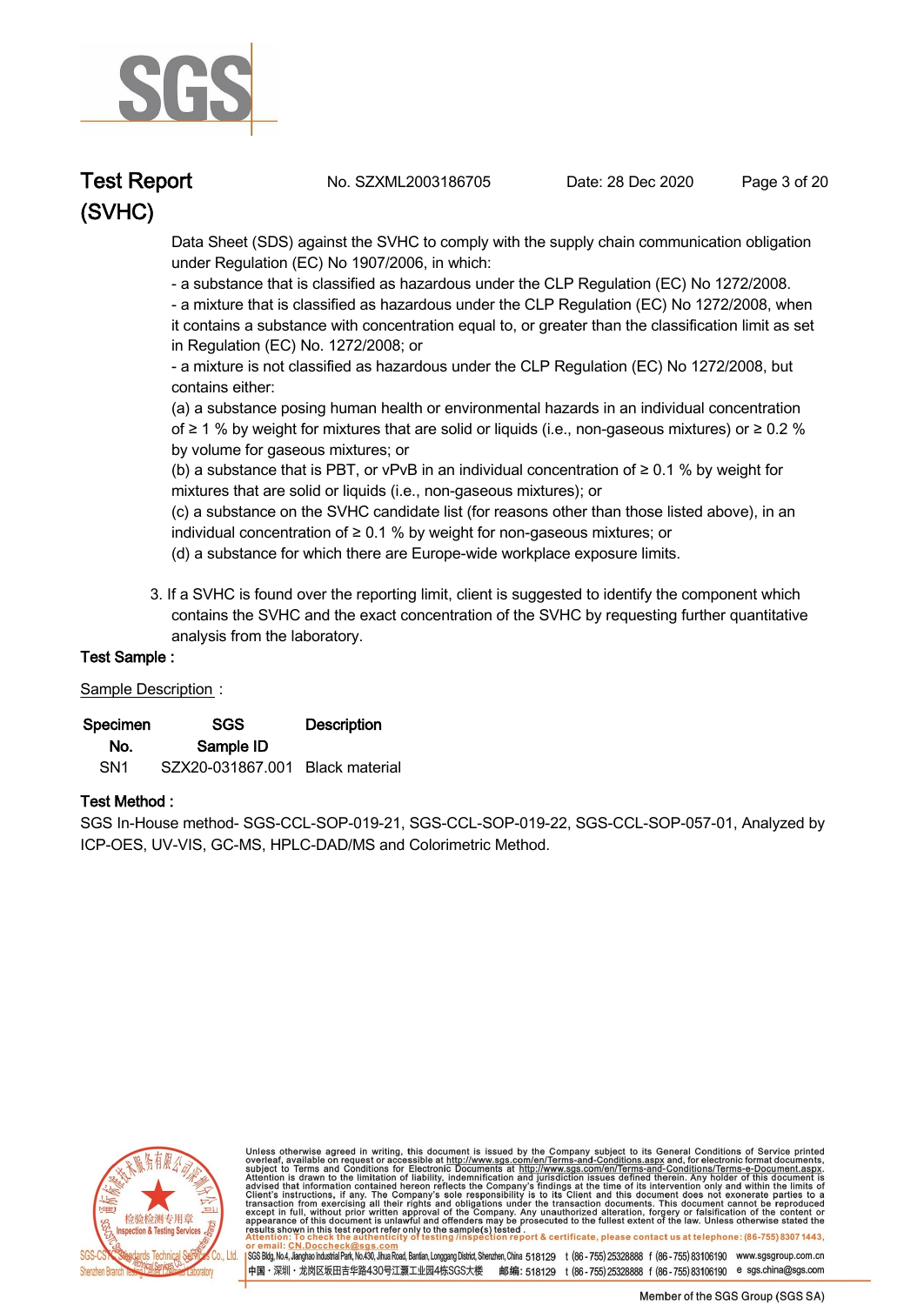

**Test Report. No. SZXML2003186705 Date: 28 Dec 2020. Page 4 of 20.**

#### **Test Result: (Substances in the Candidate List of SVHC)**

|     | <b>Batch Substance Name</b>         | CAS No.                  | 001<br>Concentration (%) | <b>RL</b> (%) |
|-----|-------------------------------------|--------------------------|--------------------------|---------------|
| XIX | Decamethylcyclopentasiloxane (D5)   | 541-02-6                 | 0.086                    | 0.050         |
| XIX | Dodecamethylcyclohexasiloxane (D6)  | 540-97-6                 | 0.067                    | 0.050         |
| XIX | Octamethylcyclotetrasiloxane (D4)   | 556-67-2                 | 0.110                    | 0.050         |
|     | Other tested SVHC in candidate list | $\overline{\phantom{0}}$ | ND                       | -             |

#### **Test Result: (Substances in the Consultation List of potential SVHC)**

|                          | <b>Batch Substance Name</b>          | CAS No. | 001<br>Concentration (%) | (%)<br>RL |
|--------------------------|--------------------------------------|---------|--------------------------|-----------|
| $\overline{\phantom{0}}$ | All tested SVHC in consultation list |         | ND                       | -         |



Unless otherwise agreed in writing, this document is issued by the Company subject to its General Conditions of Service printed overleaf, available on request or accessible at http://www.sgs.com/en/Terms-and-Conditions.as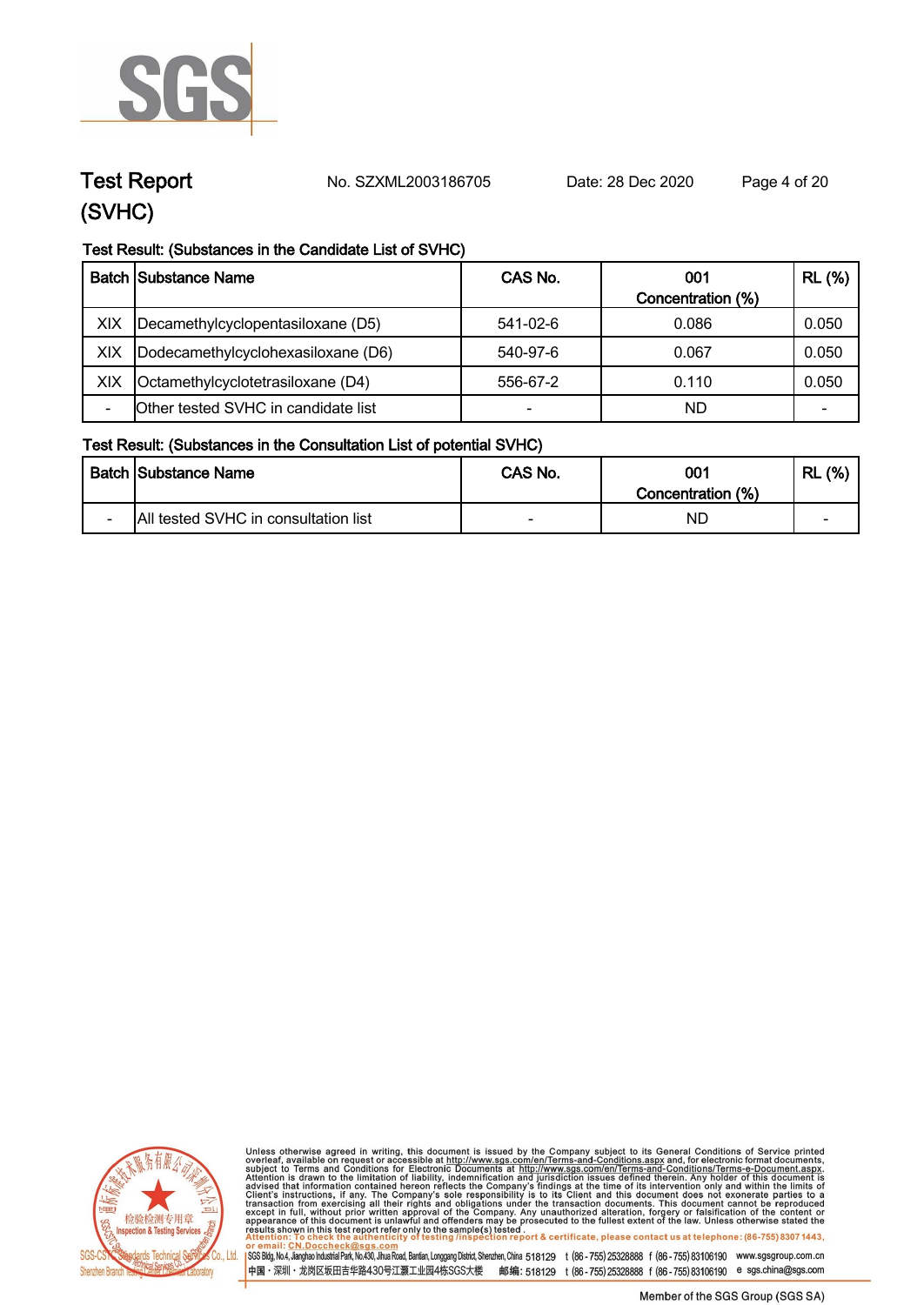

**Test Report. No. SZXML2003186705 Date: 28 Dec 2020. Page 5 of 20.**

**Notes :.**

**1.The table above only shows detected SVHC, and SVHC that below RL are not reported.** 

**Please refer to Appendix for the full list of tested SVHC.**

**2.RL = Reporting Limit (Test data will be shown if it ≥ RL. RL is not regulatory limit.).**

**ND = Not detected (lower than RL), ND is denoted on the SVHC substance.**

**3.\* The test result is based on the calculation of selected element(s) and to the worst-case scenario.** 

**\*\* The test result is based on the calculation of selected marker(s) and to the worst-case scenario.**

**4. For detail information, please refer to the SGS REACH website :** 

**http://www.sgs.com/en/Consumer-Goods-Retail/Toys-and-Juvenile-Products/Toys/REACH/Managementof-SVHC.aspx** 

**RL = 0.005% is evaluated for element (i.e. cobalt, arsenic, lead, chromium (VI), aluminum, zirconium, boron, strontium, zinc, antimony, cadmium, titanium and barium respectively),** 

**except molybdenum RL=0.0005%, boron RL=0.0025% (only for Lead bis(tetrafluoroborate)). .**

**5. Calculated concentration of boric compounds are based on the water extractive boron by ICP-OES. .**

**6. § The substance is proposed for the identification as SVHC only where it contains** 

**Michler's ketone (CAS Number: 90-94-8) or Michler's base (CAS Number: 101-61-1) ≥0.1% (w/w).**

**7. / = Substances in the Consultation List of SVHC .**



Unless otherwise agreed in writing, this document is issued by the Company subject to its General Conditions of Service printed<br>overleaf, available on request or accessible at http://www.sgs.com/en/Terms-and-Conditions.as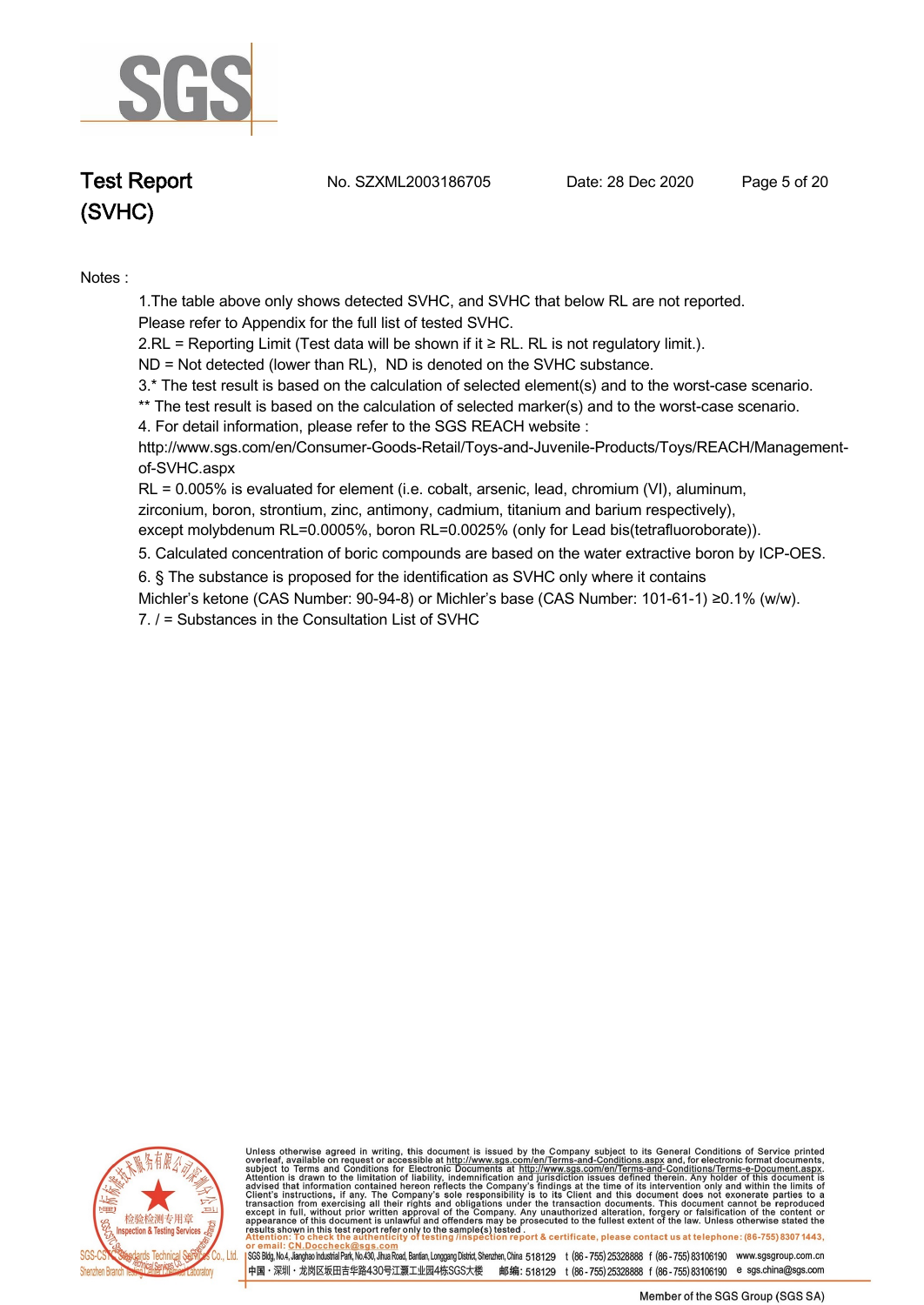

**Test Report. No. SZXML2003186705 Date: 28 Dec 2020. Page 6 of 20.**

# **(SVHC)**

#### **Appendix**

#### **Full list of tested SVHC:**

| <b>Batch</b>               | No.            | <b>Substance Name</b>                                                                                                   | CAS No.                  | <b>RL</b> (%) |
|----------------------------|----------------|-------------------------------------------------------------------------------------------------------------------------|--------------------------|---------------|
| I                          | $\mathbf 1$    | 4,4'-Diaminodiphenylmethane(MDA)                                                                                        | 101-77-9                 | 0.050         |
| I                          | $\overline{2}$ | 5-tert-butyl-2,4,6-trinitro-m-xylene (musk xylene)                                                                      | $81 - 15 - 2$            | 0.050         |
|                            | 3              | Alkanes, C10-13, chloro (Short Chain Chlorinated Paraffins)                                                             | 85535-84-8               | 0.050         |
| <b>I</b>                   | 4              | Anthracene                                                                                                              | 120-12-7                 | 0.050         |
| $\mathbf{I}$               | 5              | Benzyl butyl phthalate (BBP)                                                                                            | 85-68-7                  | 0.050         |
| I                          | 6              | Bis (2-ethylhexyl)phthalate (DEHP)                                                                                      | 117-81-7                 | 0.050         |
| I                          | $\overline{7}$ | Bis(tributyltin) oxide (TBTO)                                                                                           | 56-35-9                  | 0.050         |
| $\mathbf{I}$               | 8              | Cobalt dichloride*                                                                                                      | 7646-79-9                | 0.005         |
| I                          | 9              | Diarsenic pentaoxide*                                                                                                   | 1303-28-2                | 0.005         |
| $\mathbf{I}$               | 10             | Diarsenic trioxide*                                                                                                     | 1327-53-3                | 0.005         |
| $\mathbf{I}$               | 11             | Dibutyl phthalate (DBP)                                                                                                 | 84-74-2                  | 0.050         |
| I                          | 12             | Hexabromocyclododecane (HBCDD) and all major<br>diastereoisomers identified (α-HBCDD, β-HBCDD,<br>γ-HBCDD) <sup>∆</sup> |                          | 0.050         |
| $\mathbf{I}$               | 13             | Lead hydrogen arsenate*                                                                                                 | 7784-40-9                | 0.005         |
| $\mathbf{I}$               | 14             | Sodium dichromate*                                                                                                      | 7789-12-0,<br>10588-01-9 | 0.005         |
| I                          | 15             | Triethyl arsenate*                                                                                                      | 15606-95-8               | 0.005         |
| $\mathsf{I}$               | 16             | 2,4-Dinitrotoluene                                                                                                      | 121-14-2                 | 0.050         |
| $\sf II$                   | 17             | Acrylamide                                                                                                              | 79-06-1                  | 0.050         |
| $\mathbf{II}$              | 18             | Anthracene oil**                                                                                                        | 90640-80-5               | 0.050         |
| $\mathbf{II}$              | 19             | Anthracene oil, anthracene paste**                                                                                      | 90640-81-6               | 0.050         |
| $\ensuremath{\mathsf{II}}$ | 20             | Anthracene oil, anthracene paste, anthracene fraction**                                                                 | 91995-15-2               | 0.050         |



Unless otherwise agreed in writing, this document is issued by the Company subject to its General Conditions of Service printed overleaf, available on request or accessible at http://www.sgs.com/en/Terms-and-Conditions.as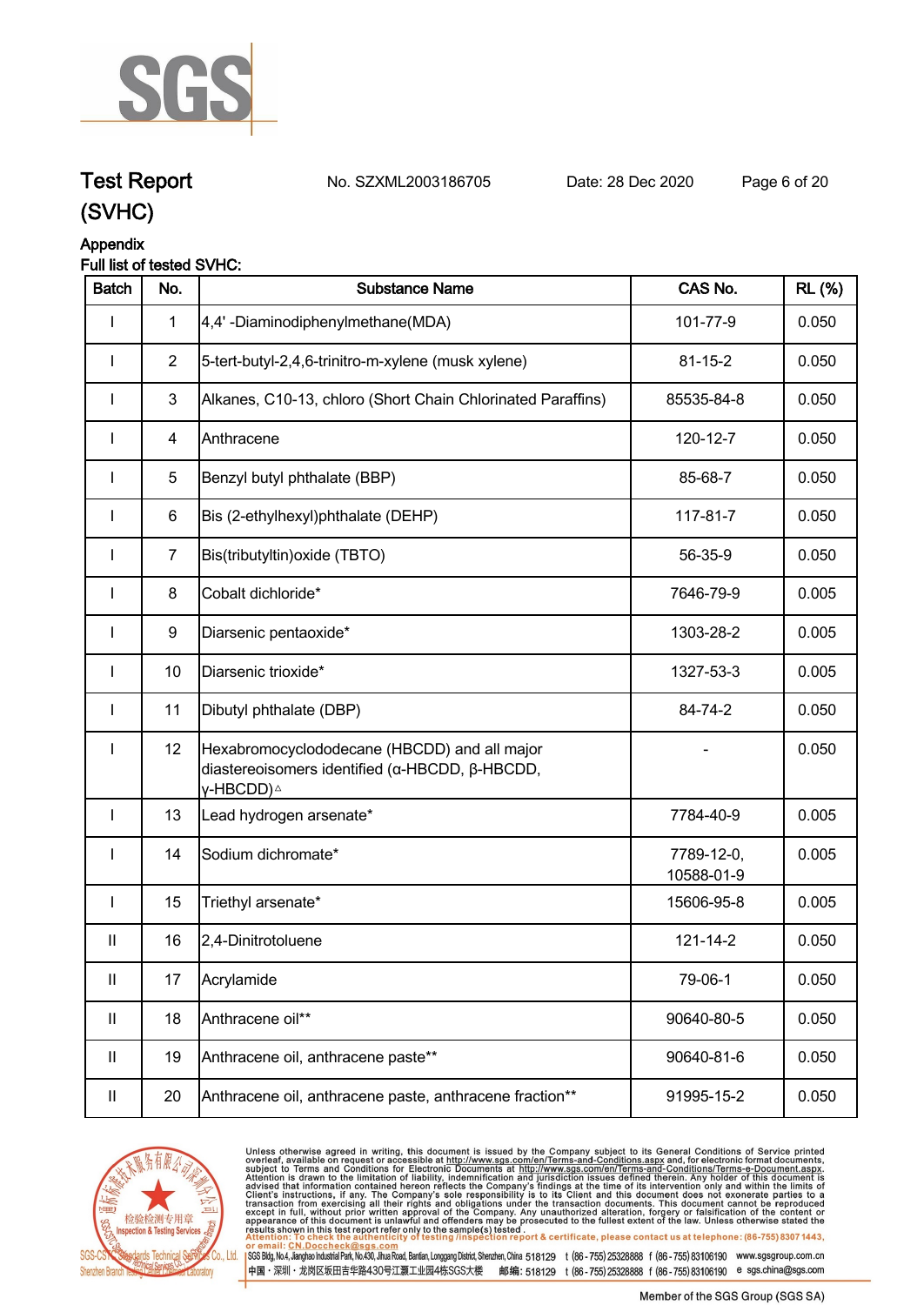

## **Test Report. No. SZXML2003186705 Date: 28 Dec 2020. Page 7 of 20.**

#### **(SVHC)**

**Appendix**

#### **Full list of tested SVHC:**

| <b>Batch</b>               | No. | <b>Substance Name</b>                                                             | CAS No.                                | <b>RL</b> (%) |
|----------------------------|-----|-----------------------------------------------------------------------------------|----------------------------------------|---------------|
| $\mathbf{II}$              | 21  | Anthracene oil, anthracene paste, distn. lights**                                 | 91995-17-4                             | 0.050         |
| $\mathbf{II}$              | 22  | Anthracene oil, anthracene-low**                                                  | 90640-82-7                             | 0.050         |
| $\mathbf{II}$              | 23  | Diisobutyl phthalate                                                              | 84-69-5                                | 0.050         |
| $\ensuremath{\mathsf{II}}$ | 24  | Lead chromate molybdate sulphate red (C.I. Pigment Red<br>$104$ <sup>*</sup>      | 12656-85-8                             | 0.005         |
| $\mathbf{II}$              | 25  | Lead chromate*                                                                    | 7758-97-6                              | 0.005         |
| $\ensuremath{\mathsf{II}}$ | 26  | Lead sulfochromate yellow (C.I. Pigment Yellow 34)*                               | 1344-37-2                              | 0.005         |
| $\mathbf{II}$              | 27  | Pitch, coal tar, high temp.**                                                     | 65996-93-2                             | 0.050         |
| $\mathbf{II}$              | 28  | Tris(2-chloroethyl)phosphate                                                      | 115-96-8                               | 0.050         |
| Ш                          | 29  | Ammonium dichromate*                                                              | 7789-09-5                              | 0.005         |
| $\mathbf{III}$             | 30  | Boric acid*                                                                       |                                        | 0.005         |
| $\mathop{\rm III}$         | 31  | Disodium tetraborate, anhydrous*                                                  | 1303-96-4,<br>1330-43-4,<br>12179-04-3 | 0.005         |
| $\mathbf{III}$             | 32  | Potassium chromate*                                                               | 7789-00-6                              | 0.005         |
| Ш                          | 33  | Potassium dichromate*                                                             | 7778-50-9                              | 0.005         |
| $\mathop{\rm III}$         | 34  | Sodium chromate*                                                                  | 7775-11-3                              | 0.005         |
| $\mathbf{III}$             | 35  | Tetraboron disodium heptaoxide, hydrate*                                          | 12267-73-1                             | 0.005         |
| Ш                          | 36  | Trichloroethylene                                                                 | 79-01-6                                | 0.050         |
| $\mathsf{IV}$              | 37  | 2-Ethoxyethanol                                                                   | 110-80-5                               | 0.050         |
| ${\sf IV}$                 | 38  | 2-Methoxyethanol                                                                  | 109-86-4                               | 0.050         |
| IV                         | 39  | Chromic acid,<br>Oligomers of chromic acid and dichromic acid,<br>Dichromic acid* |                                        | 0.005         |



Unless otherwise agreed in writing, this document is issued by the Company subject to its General Conditions of Service printed overleaf, available on request or accessible at http://www.sgs.com/en/Terms-and-Conditions.as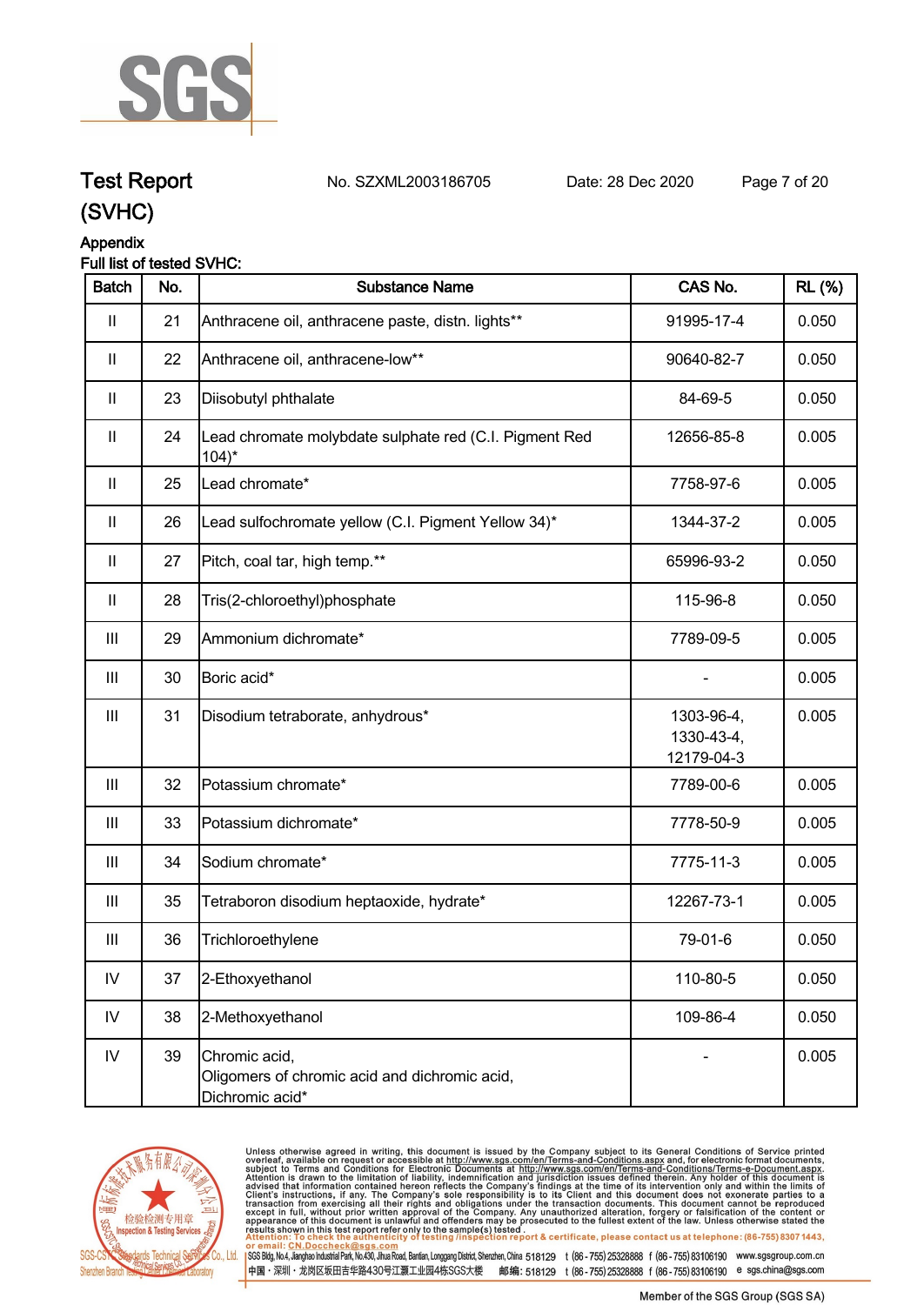

## **Test Report. No. SZXML2003186705 Date: 28 Dec 2020. Page 8 of 20.**

**(SVHC)**

#### **Appendix**

| Full list of tested SVHC: |  |
|---------------------------|--|
|---------------------------|--|

| <b>Batch</b>  | No. | <b>Substance Name</b>                                                      | CAS No.                | <b>RL</b> (%) |
|---------------|-----|----------------------------------------------------------------------------|------------------------|---------------|
| IV            | 40  | Chromium trioxide*                                                         | 1333-82-0              | 0.005         |
| $\mathsf{IV}$ | 41  | Cobalt(II) carbonate*                                                      | 513-79-1               | 0.005         |
| $\mathsf{IV}$ | 42  | Cobalt(II) diacetate*                                                      | 71-48-7                | 0.005         |
| IV            | 43  | Cobalt(II) dinitrate*                                                      | 10141-05-6             | 0.005         |
| IV            | 44  | Cobalt(II) sulphate*                                                       | 10124-43-3             | 0.005         |
| V             | 45  | 1,2,3-trichloropropane                                                     | 96-18-4                | 0.050         |
| V             | 46  | 1,2-Benzenedicarboxylic acid, di-C6-8-branched alkyl esters,<br>C7-rich    | 71888-89-6             | 0.050         |
| V             | 47  | 1,2-Benzenedicarboxylic acid, di-C7-11-branched and linear<br>alkyl esters | 68515-42-4             | 0.050         |
| V             | 48  | 1-methyl-2-pyrrolidone                                                     | 872-50-4               | 0.050         |
| $\vee$        | 49  | 2-ethoxyethyl acetate                                                      | 111-15-9               | 0.050         |
| V             | 50  | Hydrazine                                                                  | 7803-57-8,<br>302-01-2 | 0.050         |
| $\vee$        | 51  | Strontium chromate*                                                        | 7789-06-2              | 0.005         |
| VI            | 52  | 1,2-Dichloroethane                                                         | 107-06-2               | 0.050         |
| VI            | 53  | 2,2'-dichloro-4,4'-methylenedianiline                                      | $101 - 14 - 4$         | 0.050         |
| VI            | 54  | 2-Methoxyaniline; o-Anisidine                                              | $90 - 04 - 0$          | 0.050         |
| VI            | 55  | 4-(1,1,3,3-tetramethylbutyl)phenol                                         | 140-66-9               | 0.050         |
| VI            | 56  | Aluminosilicate Refractory Ceramic Fibres *                                |                        | 0.005         |
| VI            | 57  | Arsenic acid*                                                              | 7778-39-4              | 0.005         |
| VI            | 58  | Bis(2-methoxyethyl) ether                                                  | 111-96-6               | 0.050         |
| VI            | 59  | Bis(2-methoxyethyl) phthalate                                              | 117-82-8               | 0.050         |
|               |     |                                                                            |                        |               |



Unless otherwise agreed in writing, this document is issued by the Company subject to its General Conditions of Service printed overleaf, available on request or accessible at http://www.sgs.com/en/Terms-and-Conditions.as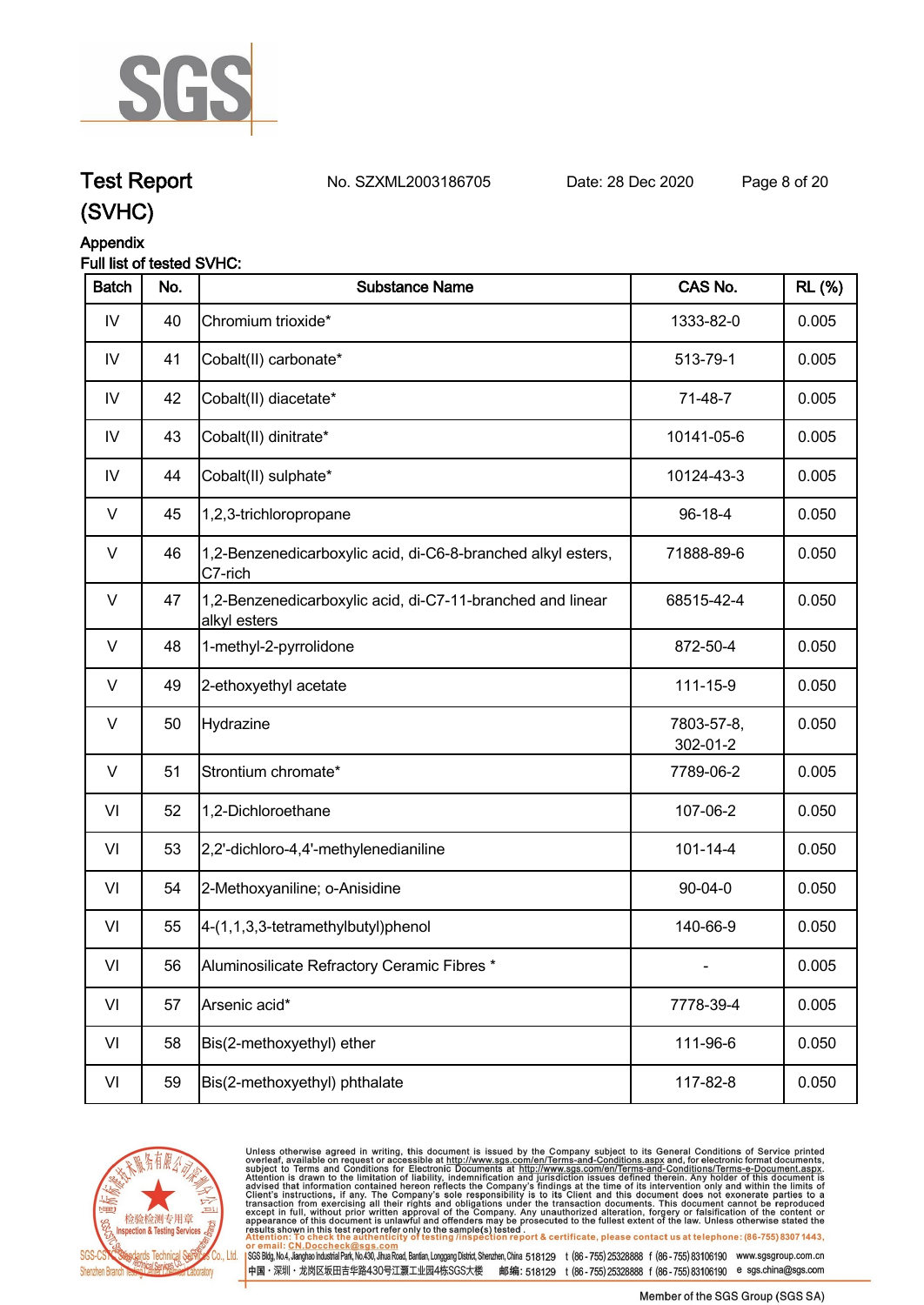

**Test Report. No. SZXML2003186705 Date: 28 Dec 2020. Page 9 of 20.**

#### **Appendix Full list of tested SVHC:**

| <b>Batch</b> | No. | <b>Substance Name</b>                                                                                                                              | CAS No.        | <b>RL (%)</b> |
|--------------|-----|----------------------------------------------------------------------------------------------------------------------------------------------------|----------------|---------------|
| VI           | 60  | Calcium arsenate*                                                                                                                                  | 7778-44-1      | 0.005         |
| VI           | 61  | Dichromium tris(chromate) *                                                                                                                        | 24613-89-6     | 0.005         |
| VI           | 62  | Formaldehyde, oligomeric reaction products with aniline                                                                                            | 25214-70-4     | 0.050         |
| VI           | 63  | Lead diazide, Lead azide*                                                                                                                          | 13424-46-9     | 0.005         |
| VI           | 64  | Lead dipicrate*                                                                                                                                    | 6477-64-1      | 0.005         |
| VI           | 65  | Lead styphnate*                                                                                                                                    | 15245-44-0     | 0.005         |
| VI           | 66  | N,N-dimethylacetamide                                                                                                                              | 127-19-5       | 0.050         |
| VI           | 67  | Pentazinc chromate octahydroxide*                                                                                                                  | 49663-84-5     | 0.005         |
| VI           | 68  | Phenolphthalein                                                                                                                                    | 77-09-8        | 0.050         |
| VI           | 69  | Potassium hydroxyoctaoxodizincatedichromate*                                                                                                       | 11103-86-9     | 0.005         |
| VI           | 70  | Trilead diarsenate*                                                                                                                                | 3687-31-8      | 0.005         |
| VI           | 71  | Zirconia Aluminosilicate Refractory Ceramic Fibres*                                                                                                |                | 0.005         |
| VII          | 72  | [4-[[4-anilino-1-naphthyl][4-<br>(dimethylamino)phenyl]methylene]cyclohexa-2,5-dien-1-ylide<br>ne] dimethylammonium chloride (C.I. Basic Blue 26)§ | 2580-56-5      | 0.050         |
| VII          | 73  | [[4-[4,4'-bis(dimethylamino)<br>benzhydrylidene]cyclohexa-2,5-dien-1-ylidene]dimethylamm<br>onium chloride (C.I. Basic Violet 3)§                  | 548-62-9       | 0.050         |
| VII          | 74  | 1,2-bis(2-methoxyethoxy)ethane (TEGDME; triglyme)                                                                                                  | 112-49-2       | 0.050         |
| VII          | 75  | 1,2-dimethoxyethane; ethylene glycol dimethyl ether<br>(EGDME)                                                                                     | 110-71-4       | 0.050         |
| VII          | 76  | 4,4'-bis(dimethylamino) benzophenone (Michler's Ketone)                                                                                            | 90-94-8        | 0.050         |
| VII          | 77  | 4,4'-bis(dimethylamino)-4"-(methylamino)trityl alcohol§                                                                                            | $561 - 41 - 1$ | 0.050         |
| VII          | 78  | Diboron trioxide*                                                                                                                                  | 1303-86-2      | 0.005         |
|              |     |                                                                                                                                                    |                |               |



Unless otherwise agreed in writing, this document is issued by the Company subject to its General Conditions of Service printed overleaf, available on request or accessible at http://www.sgs.com/en/Terms-and-Conditions.as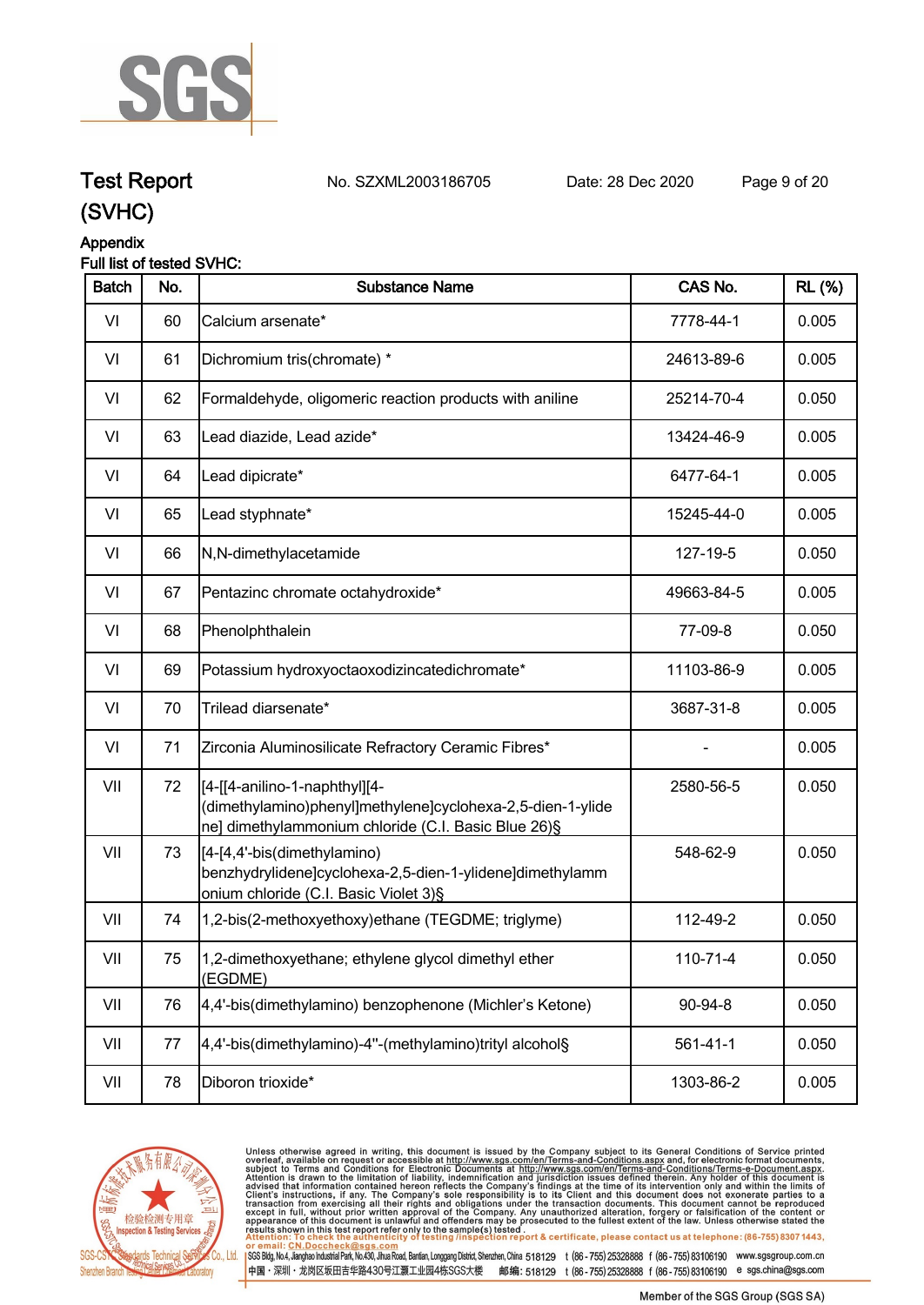

### **Test Report. No. SZXML2003186705 Date: 28 Dec 2020. Page 10 of 20.**

### **(SVHC)**

#### **Appendix**

#### **Full list of tested SVHC:**

| <b>Batch</b> | No. | <b>Substance Name</b>                                                                                            | CAS No.        | <b>RL</b> (%) |
|--------------|-----|------------------------------------------------------------------------------------------------------------------|----------------|---------------|
| VII          | 79  | Formamide                                                                                                        | $75-12-7$      | 0.050         |
| VII          | 80  | Lead(II) bis(methanesulfonate)*                                                                                  | 17570-76-2     | 0.005         |
| VII          | 81  | N,N,N',N'-tetramethyl-4,4'-methylenedianiline (Michler's<br>base)                                                | $101 - 61 - 1$ | 0.050         |
| VII          | 82  | <b>TGIC</b><br>(1,3,5-tris(oxiranylmethyl)-1,3,5-triazine-2,4,6(1H,3H,5H)-trio<br>$ ne\rangle$                   | 2451-62-9      | 0.050         |
| VII          | 83  | $\alpha$ , $\alpha$ -Bis[4-(dimethylamino)phenyl]-4<br>(phenylamino)naphthalene-1-methanol (C.I. Solvent Blue 4) | 6786-83-0      | 0.050         |
| VII          | 84  | $\beta$ -TGIC (1,3,5-tris[(2S and<br>2R)-2,3-epoxypropyl]-1,3,5-triazine-2,4,6-(1H,3H,5H)-trione)                | 59653-74-6     | 0.050         |
| VIII         | 85  | [Phthalato(2-)]dioxotrilead*                                                                                     | 69011-06-9     | 0.005         |
| VIII         | 86  | 1,2-Benzenedicarboxylic acid, dipentylester, branched and<br>linear                                              | 84777-06-0     | 0.050         |
| VIII         | 87  | 1,2-Diethoxyethane                                                                                               | 629-14-1       | 0.050         |
| VIII         | 88  | 1-Bromopropane                                                                                                   | 106-94-5       | 0.050         |
| VIII         | 89  | 3-Ethyl-2-methyl-2-(3-methylbutyl)-1,3-oxazolidine                                                               | 143860-04-2    | 0.050         |
| VIII         | 90  | 4-(1,1,3,3-tetramethylbutyl)phenol, ethoxylated                                                                  |                | 0.050         |
| VIII         | 91  | 4,4'-Methylenedi-o-toluidine                                                                                     | 838-88-0       | 0.050         |
| VIII         | 92  | 4,4'-Oxydianiline and its salts                                                                                  | 101-80-4       | 0.050         |
| VIII         | 93  | 4-Aminoazobenzene                                                                                                | 60-09-3        | 0.050         |
| VIII         | 94  | 4-Methyl-m-phenylenediamine                                                                                      | 95-80-7        | 0.050         |
| VIII         | 95  | 4-Nonylphenol, branched and linear                                                                               |                | 0.050         |
| VIII         | 96  | 6-Methoxy-m-toluidine                                                                                            | 120-71-8       | 0.050         |
| VIII         | 97  | Acetic acid, lead salt, basic*                                                                                   | 51404-69-4     | 0.005         |



Unless otherwise agreed in writing, this document is issued by the Company subject to its General Conditions of Service printed overleaf, available on request or accessible at http://www.sgs.com/en/Terms-and-Conditions.as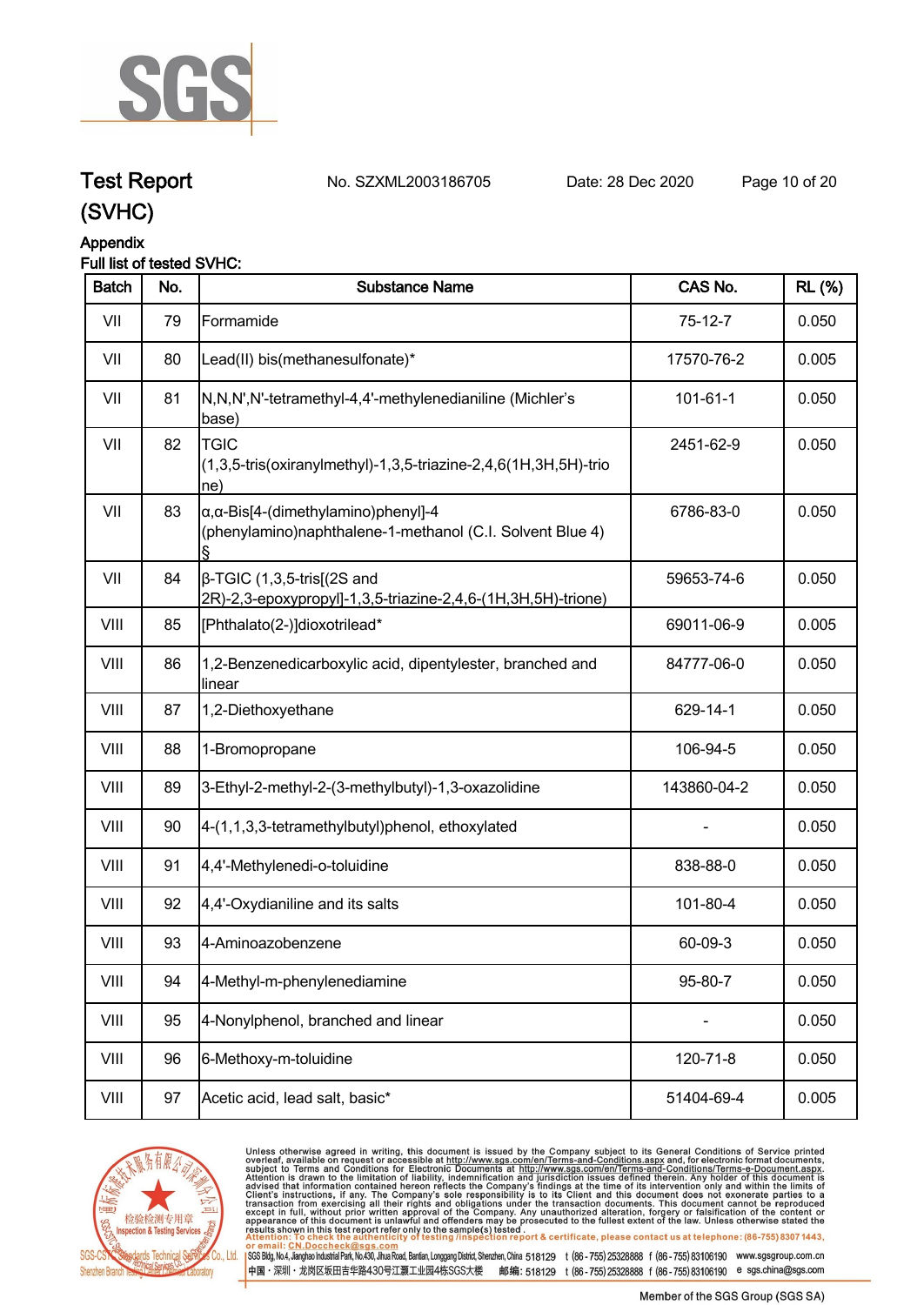

**Test Report. No. SZXML2003186705 Date: 28 Dec 2020. Page 11 of 20.**

#### **(SVHC)**

#### **Appendix**

#### **Full list of tested SVHC:**

| <b>Batch</b> | No. | <b>Substance Name</b>                                                                                                                                            | CAS No.       | <b>RL (%)</b> |
|--------------|-----|------------------------------------------------------------------------------------------------------------------------------------------------------------------|---------------|---------------|
| VIII         | 98  | Biphenyl-4-ylamine                                                                                                                                               | $92 - 67 - 1$ | 0.050         |
| VIII         | 99  | Bis(pentabromophenyl) ether (DecaBDE)                                                                                                                            | 1163-19-5     | 0.050         |
| VIII         | 100 | Cyclohexane-1,2-dicarboxylic anhydride,<br>cis-cyclohexane-1,2-dicarboxylic anhydride,<br>trans-cyclohexane-1,2-dicarboxylic anhydride                           |               | 0.050         |
| VIII         | 101 | Diazene-1,2-dicarboxamide (C,C'-azodi(formamide))                                                                                                                | 123-77-3      | 0.050         |
| VIII         | 102 | Dibutyltin dichloride (DBTC)                                                                                                                                     | 683-18-1      | 0.050         |
| VIII         | 103 | Diethyl sulphate                                                                                                                                                 | 64-67-5       | 0.050         |
| VIII         | 104 | Diisopentylphthalate                                                                                                                                             | 605-50-5      | 0.050         |
| VIII         | 105 | Dimethyl sulphate                                                                                                                                                | $77 - 78 - 1$ | 0.050         |
| VIII         | 106 | Dinoseb                                                                                                                                                          | 88-85-7       | 0.050         |
| VIII         | 107 | Dioxobis(stearato)trilead*                                                                                                                                       | 12578-12-0    | 0.005         |
| VIII         | 108 | Fatty acids, C16-18, lead salts*                                                                                                                                 | 91031-62-8    | 0.005         |
| VIII         | 109 | Furan                                                                                                                                                            | 110-00-9      | 0.050         |
| VIII         | 110 | Henicosafluoroundecanoic acid                                                                                                                                    | 2058-94-8     | 0.050         |
| VIII         | 111 | Heptacosafluorotetradecanoic acid                                                                                                                                | 376-06-7      | 0.050         |
| VIII         | 112 | Hexahydromethylphathalic anhydride,<br>Hexahydro-4-methylphathalic anhydride,<br>Hexahydro-1-methylphathalic anhydride,<br>Hexahydro-3-methylphathalic anhydride |               | 0.050         |
| VIII         | 113 | Lead bis(tetrafluoroborate)*                                                                                                                                     | 13814-96-5    | 0.005         |
| VIII         | 114 | Lead cyanamidate*                                                                                                                                                | 20837-86-9    | 0.005         |
| VIII         | 115 | Lead dinitrate*                                                                                                                                                  | 10099-74-8    | 0.005         |
| VIII         | 116 | Lead monoxide*                                                                                                                                                   | 1317-36-8     | 0.005         |



Unless otherwise agreed in writing, this document is issued by the Company subject to its General Conditions of Service printed overleaf, available on request or accessible at http://www.sgs.com/en/Terms-and-Conditions.as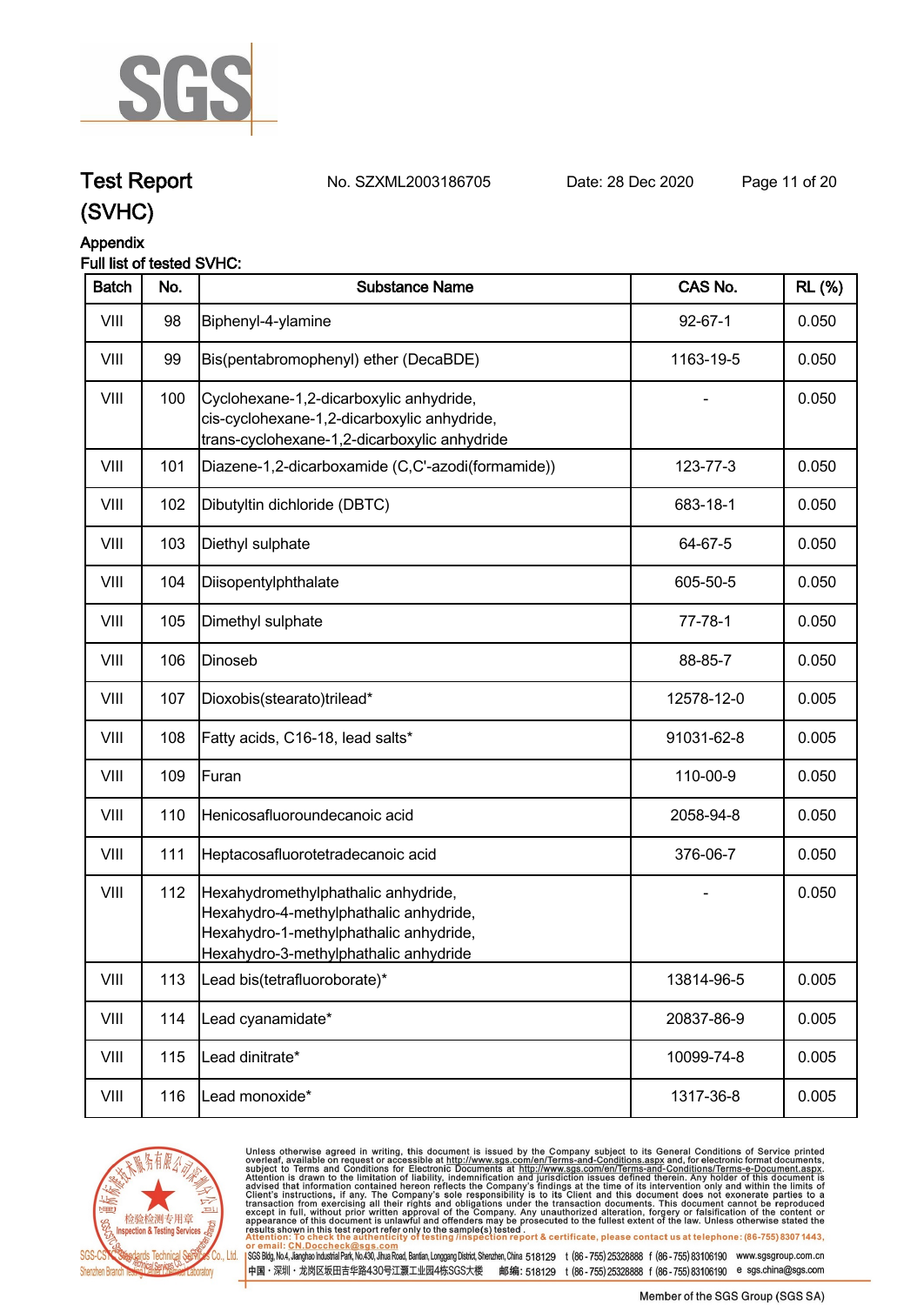

**Test Report. No. SZXML2003186705 Date: 28 Dec 2020. Page 12 of 20.**

#### **(SVHC)**

#### **Appendix**

#### **Full list of tested SVHC:**

| <b>Batch</b> | No. | <b>Substance Name</b>                                      | CAS No.     | <b>RL (%)</b> |
|--------------|-----|------------------------------------------------------------|-------------|---------------|
| VIII         | 117 | Lead oxide sulfate*                                        | 12036-76-9  | 0.005         |
| VIII         | 118 | Lead tetroxide (orange lead)*                              | 1314-41-6   | 0.005         |
| VIII         | 119 | Lead titanium trioxide*                                    | 12060-00-3  | 0.005         |
| VIII         | 120 | Lead titanium zirconium oxide*                             | 12626-81-2  | 0.005         |
| VIII         | 121 | Methoxyacetic acid                                         | 625-45-6    | 0.050         |
| VIII         | 122 | Methyloxirane (Propylene oxide)                            | 75-56-9     | 0.050         |
| VIII         | 123 | N,N-dimethylformamide                                      | 68-12-2     | 0.050         |
| VIII         | 124 | N-Methylacetamide                                          | 79-16-3     | 0.050         |
| VIII         | 125 | N-Pentyl-isopentylphthalate                                | 776297-69-9 | 0.050         |
| VIII         | 126 | o-Aminoazotoluene                                          | 97-56-3     | 0.050         |
| VIII         | 127 | lo-Toluidine                                               | 95-53-4     | 0.050         |
| VIII         | 128 | Pentacosafluorotridecanoic acid                            | 72629-94-8  | 0.050         |
| VIII         | 129 | Pentalead tetraoxide sulphate*                             | 12065-90-6  | 0.005         |
| VIII         | 130 | Pyrochlore, antimony lead yellow*                          | 8012-00-8   | 0.005         |
| VIII         | 131 | Silicic acid, barium salt, lead-doped*                     | 68784-75-8  | 0.005         |
| VIII         | 132 | Silicic acid, lead salt*                                   | 11120-22-2  | 0.005         |
| VIII         | 133 | Sulfurous acid, lead salt, dibasic*                        | 62229-08-7  | 0.005         |
| VIII         | 134 | Tetraethyllead*                                            | 78-00-2     | 0.005         |
| VIII         | 135 | Tetralead trioxide sulphate*                               | 12202-17-4  | 0.005         |
| VIII         | 136 | Tricosafluorododecanoic acid                               | 307-55-1    | 0.050         |
| VIII         | 137 | Trilead bis(carbonate) dihydroxide (basic lead carbonate)* | 1319-46-6   | 0.005         |



Unless otherwise agreed in writing, this document is issued by the Company subject to its General Conditions of Service printed overleaf, available on request or accessible at http://www.sgs.com/en/Terms-and-Conditions.as SGS Bldg, No.4, Jianghao Industrial Park, No.430, Jihua Road, Bantian, Longgang District, Shenzhen, China 518129 t (86 - 755) 25328888 f (86 - 755) 83106190 www.sgsgroup.com.cn

中国·深圳·龙岗区坂田吉华路430号江灏工业园4栋SGS大楼 邮编: 518129 t (86-755)25328888 f (86-755)83106190 e sgs.china@sgs.com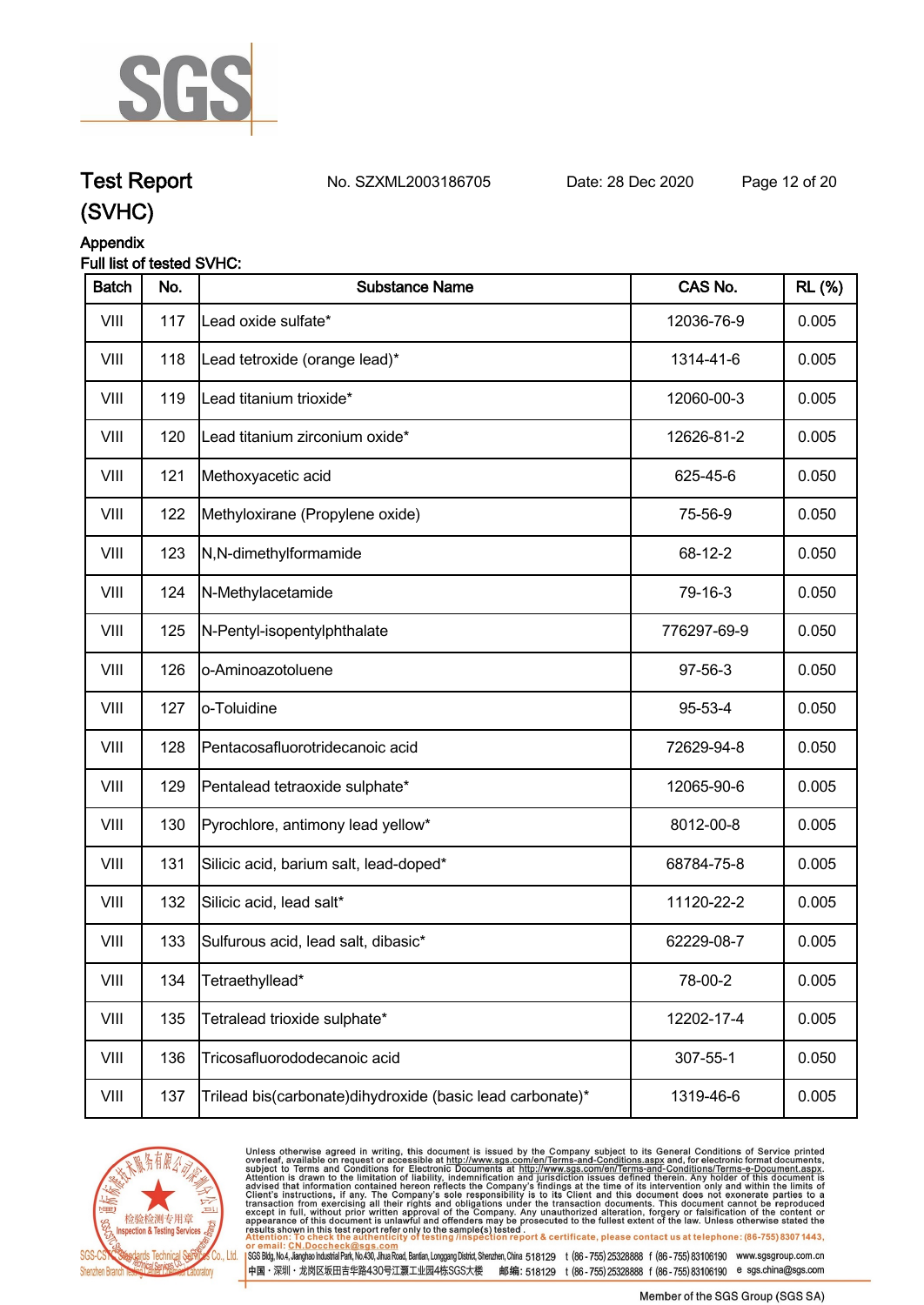

**Test Report. No. SZXML2003186705 Date: 28 Dec 2020. Page 13 of 20.**

## **(SVHC)**

#### **Appendix**

| <b>Batch</b>   | No. | <b>Substance Name</b>                                                                                                                                            | CAS No.    | <b>RL</b> (%) |
|----------------|-----|------------------------------------------------------------------------------------------------------------------------------------------------------------------|------------|---------------|
| VIII           | 138 | Trilead dioxide phosphonate*                                                                                                                                     | 12141-20-7 | 0.005         |
| IX             | 139 | 4-Nonylphenol, branched and linear, ethoxylated                                                                                                                  |            | 0.050         |
| IX             | 140 | Ammonium pentadecafluorooctanoate (APFO)**                                                                                                                       | 3825-26-1  | 0.050         |
| IX             | 141 | Cadmium oxide*                                                                                                                                                   | 1306-19-0  | 0.005         |
| IX             | 142 | Cadmium*                                                                                                                                                         | 7440-43-9  | 0.005         |
| IX             | 143 | Dipentyl phthalate (DPP)                                                                                                                                         | 131-18-0   | 0.050         |
| IX             | 144 | Pentadecafluorooctanoic acid (PFOA)                                                                                                                              | 335-67-1   | 0.050         |
| X              | 145 | Cadmium sulphide*                                                                                                                                                | 1306-23-6  | 0.005         |
| X              | 146 | Dihexyl phthalate                                                                                                                                                | 84-75-3    | 0.050         |
| $\pmb{\times}$ | 147 | Disodium 3,3'-<br>[[1,1'-biphenyl]-4,4'-diylbis(azo)]bis(4-aminonaphthalene-1-su<br>Iphonate) (C.I. Direct Red 28)                                               | 573-58-0   | 0.050         |
| $\pmb{\times}$ | 148 | Disodium 4-amino-3-[[4'-[(2,4-diaminophenyl)azo]<br>[1,1'-biphenyl]-4-yl]azo] -5-hydroxy-6-<br>(phenylazo)naphthalene-2,7-disulphonate (C.I. Direct Black<br>38) | 1937-37-7  | 0.050         |
| X              | 149 | Imidazolidine-2-thione; (2-imidazoline-2-thiol)                                                                                                                  | 96-45-7    | 0.050         |
| X              | 150 | Lead di(acetate)*                                                                                                                                                | 301-04-2   | 0.005         |
| X              | 151 | Trixylyl phosphate                                                                                                                                               | 25155-23-1 | 0.050         |
| XI             | 152 | 1,2-Benzenedicarboxylic acid, dihexyl ester, branched and<br>linear                                                                                              | 68515-50-4 | 0.050         |
| XI             | 153 | Cadmium chloride*                                                                                                                                                | 10108-64-2 | 0.005         |
| XI             | 154 | Sodium perborate; perboric acid, sodium salt*                                                                                                                    |            | 0.005         |
| XI             | 155 | Sodium peroxometaborate*                                                                                                                                         | 7632-04-4  | 0.005         |
|                |     |                                                                                                                                                                  |            |               |



Unless otherwise agreed in writing, this document is issued by the Company subject to its General Conditions of Service printed overleaf, available on request or accessible at http://www.sgs.com/en/Terms-and-Conditions.as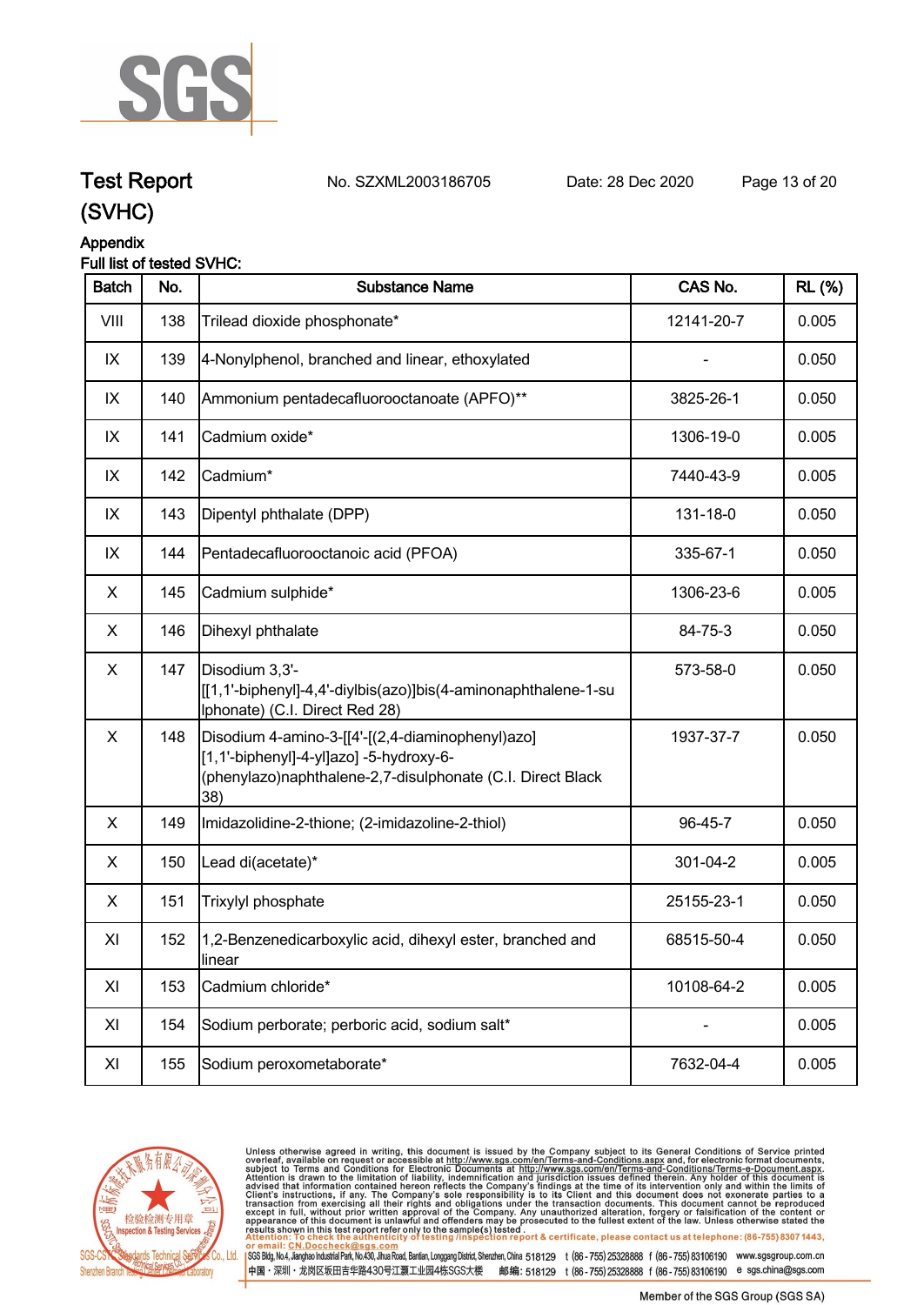

### **Test Report. No. SZXML2003186705 Date: 28 Dec 2020. Page 14 of 20.**

### **(SVHC)**

#### **Appendix**

#### **Full list of tested SVHC:**

| <b>Batch</b> | No. | <b>Substance Name</b>                                                                                                                                                                                                                                                      | CAS No.                   | <b>RL (%)</b> |
|--------------|-----|----------------------------------------------------------------------------------------------------------------------------------------------------------------------------------------------------------------------------------------------------------------------------|---------------------------|---------------|
| XII          | 156 | 2-(2H-Benzotriazol-2-yl)-4,6-<br>ditertpentylphenol (UV-328)                                                                                                                                                                                                               | 25973-55-1                | 0.050         |
| XII          | 157 | 2-benzotriazol-2-yl-4,6-di-tert-butylphenol (UV-320)                                                                                                                                                                                                                       | 3846-71-7                 | 0.050         |
| XII          | 158 | 2-Ethylhexyl<br>10-ethyl-4,4-dioctyl-7-oxo-8-oxa-3,5-dithia-4-stannatetradeca<br>noate; DOTE                                                                                                                                                                               | 15571-58-1                | 0.050         |
| XII          | 159 | Cadmium fluoride*                                                                                                                                                                                                                                                          | 7790-79-6                 | 0.005         |
| XII          | 160 | Cadmium sulphate*                                                                                                                                                                                                                                                          | 10124-36-4,<br>31119-53-6 | 0.005         |
| XII          | 161 | Reaction mass of 2-ethylhexyl<br>10-ethyl-4,4-dioctyl-7-oxo-8-oxa-3,5-dithia-4-stannatetradeca<br>noate & 2-ethylhexyl 10-ethyl-4-[[2-<br>[(2-ethylhexyl)oxy]-2-oxoethyl]thio]-4-octyl-7-oxo-8-oxa-3,5-di<br>thia-4-stannatetradecanoate (reaction mass of DOTE &<br>MOTE) |                           | 0.050         |
| XIII         | 162 | 1,2-benzenedicarboxylic acid, di-C6-10-alkyl esters;<br>1,2-benzenedicarboxylic acid, mixed decyl and hexyl and<br>octyl diesters with ≥ 0.3% of dihexyl phthalate                                                                                                         |                           | 0.050         |
| XIII         | 163 | 5-sec-butyl-2-<br>(2,4-dimethylcyclohex-3-en-1-yl)-5-methyl-1,3-dioxane [1],<br>5-sec-butyl-2-<br>(4,6-dimethylcyclohex-3-en-1-yl)-5-methyl-1,3-dioxane [2]<br>[covering any of the individual isomers of [1] and [2] or any<br>combination thereof                        |                           | 0.050         |
| XIV          | 164 | 1,3-propanesultone                                                                                                                                                                                                                                                         | 1120-71-4                 | 0.050         |
| XIV          | 165 | 2,4-di-tert-butyl-6-(5-chlorobenzotriazol-2-yl)phenol<br>(UV-327)                                                                                                                                                                                                          | 3864-99-1                 | 0.050         |
| XIV          | 166 | 2-(2H-benzotriazol-2-yl)-4-(tert-butyl)-6-(sec-butyl)phenol<br>(UV-350)                                                                                                                                                                                                    | 36437-37-3                | 0.050         |
| XIV          | 167 | Nitrobenzene                                                                                                                                                                                                                                                               | 98-95-3                   | 0.050         |
| XIV          | 168 | Perfluorononan-1-oic-acid and its sodium and ammonium<br>salts                                                                                                                                                                                                             |                           | 0.050         |
| XV           | 169 | Benzo[def]chrysene (Benzo[a]pyrene)                                                                                                                                                                                                                                        | $50 - 32 - 8$             | 0.050         |



Unless otherwise agreed in writing, this document is issued by the Company subject to its General Conditions of Service printed overleaf, available on request or accessible at http://www.sgs.com/en/Terms-and-Conditions.as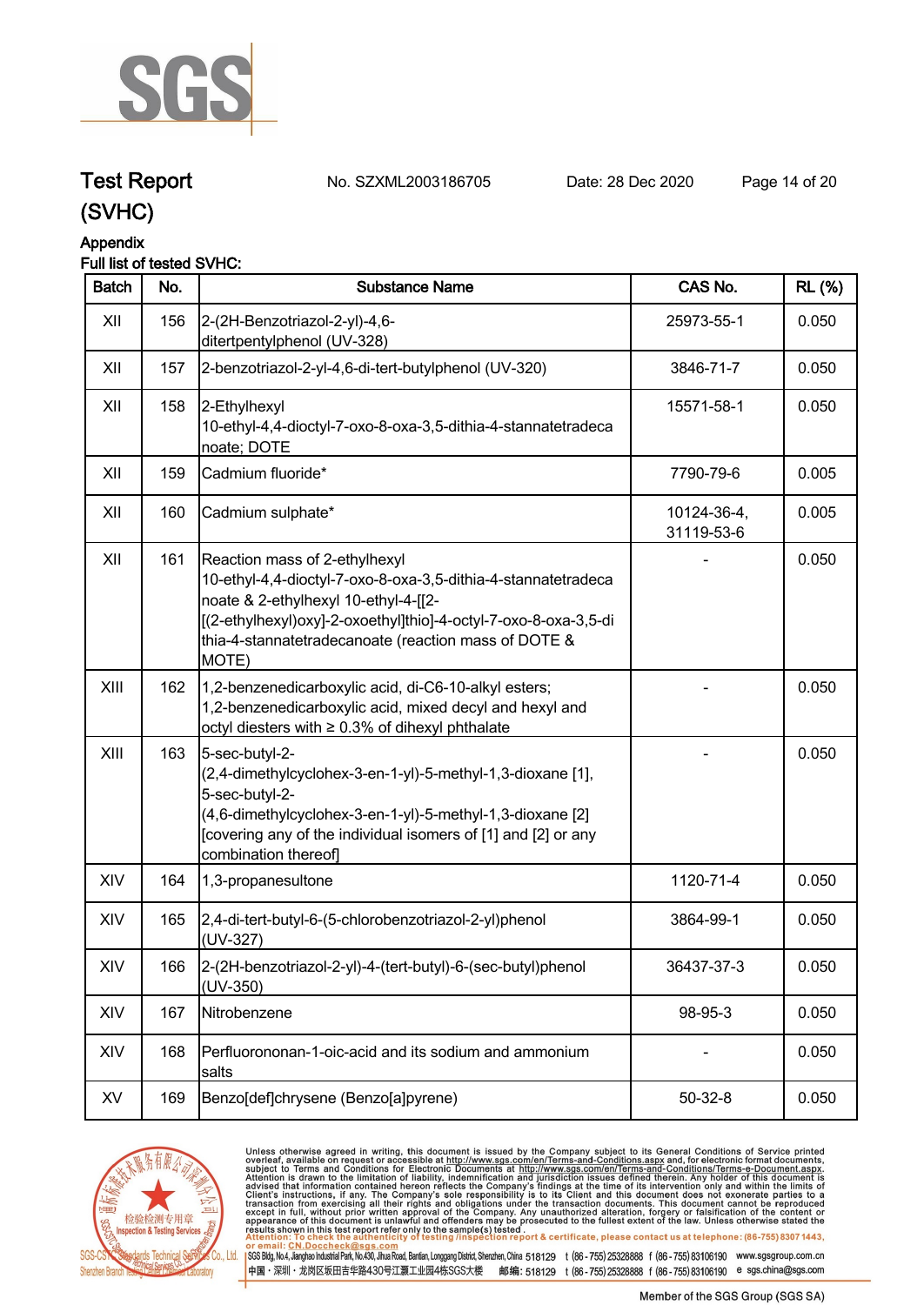

### **Test Report. No. SZXML2003186705 Date: 28 Dec 2020. Page 15 of 20.**

### **(SVHC)**

#### **Appendix**

#### **Full list of tested SVHC:**

| <b>Batch</b> | No. | <b>Substance Name</b>                                                                                                                                                                                             | CAS No.    | <b>RL (%)</b> |
|--------------|-----|-------------------------------------------------------------------------------------------------------------------------------------------------------------------------------------------------------------------|------------|---------------|
| XVI          | 170 | 4,4'-isopropylidenediphenol (bisphenol A)                                                                                                                                                                         | 80-05-7    | 0.050         |
| XVI          | 171 | 4-Heptylphenol, branched and linear                                                                                                                                                                               |            | 0.050         |
| XVI          | 172 | Nonadecafluorodecanoic acid (PFDA) and its sodium and<br>ammonium salts                                                                                                                                           |            | 0.050         |
| XVI          | 173 | p-(1,1-dimethylpropyl)phenol                                                                                                                                                                                      | 80-46-6    | 0.050         |
| <b>XVII</b>  | 174 | Perfluorohexane-1-sulphonic acid and its salts                                                                                                                                                                    |            | 0.050         |
| XVIII        | 175 | 1,6,7,8,9,14,15,16,17,17,18,18-Dodecachloropentacyclo[12.<br>2.1.16,9.02,13.05,10]octadeca-7,15-diene ("Dechlorane<br>Plus"™) [covering any of its individual anti- and syn-isomers<br>or any combination thereof |            | 0.050         |
| <b>XVIII</b> | 176 | Benz[a]anthracene                                                                                                                                                                                                 | 56-55-3    | 0.050         |
| <b>XVIII</b> | 177 | Cadmium nitrate*                                                                                                                                                                                                  | 10325-94-7 | 0.005         |
| <b>XVIII</b> | 178 | Cadmium carbonate*                                                                                                                                                                                                | 513-78-0   | 0.005         |
| <b>XVIII</b> | 179 | Cadmium hydroxide*                                                                                                                                                                                                | 21041-95-2 | 0.005         |
| XVIII        | 180 | Chrysene                                                                                                                                                                                                          | 218-01-9   | 0.050         |
| XVIII        | 181 | Reaction products of 1,3,4-thiadiazolidine-2,5-dithione,<br>formaldehyde and 4-heptylphenol, branched and linear<br>(RP-HP) [with ≥0.1% w/w 4-heptylphenol, branched and<br>linear]                               |            | 0.050         |
| XIX          | 182 | Benzene-1,2,4-tricarboxylic acid 1,2 anhydride (trimellitic<br>anhydride) (TMA)                                                                                                                                   | 552-30-7   | 0.050         |
| XIX          | 183 | Benzo[ghi]perylene                                                                                                                                                                                                | 191-24-2   | 0.050         |
| XIX          | 184 | Decamethylcyclopentasiloxane (D5)                                                                                                                                                                                 | 541-02-6   | 0.050         |
| XIX          | 185 | Dicyclohexyl phthalate (DCHP)                                                                                                                                                                                     | 84-61-7    | 0.050         |
| XIX          | 186 | Disodium octaborate*                                                                                                                                                                                              | 12008-41-2 | 0.005         |
| XIX          | 187 | Dodecamethylcyclohexasiloxane (D6)                                                                                                                                                                                | 540-97-6   | 0.050         |



Unless otherwise agreed in writing, this document is issued by the Company subject to its General Conditions of Service printed overleaf, available on request or accessible at http://www.sgs.com/en/Terms-and-Conditions.as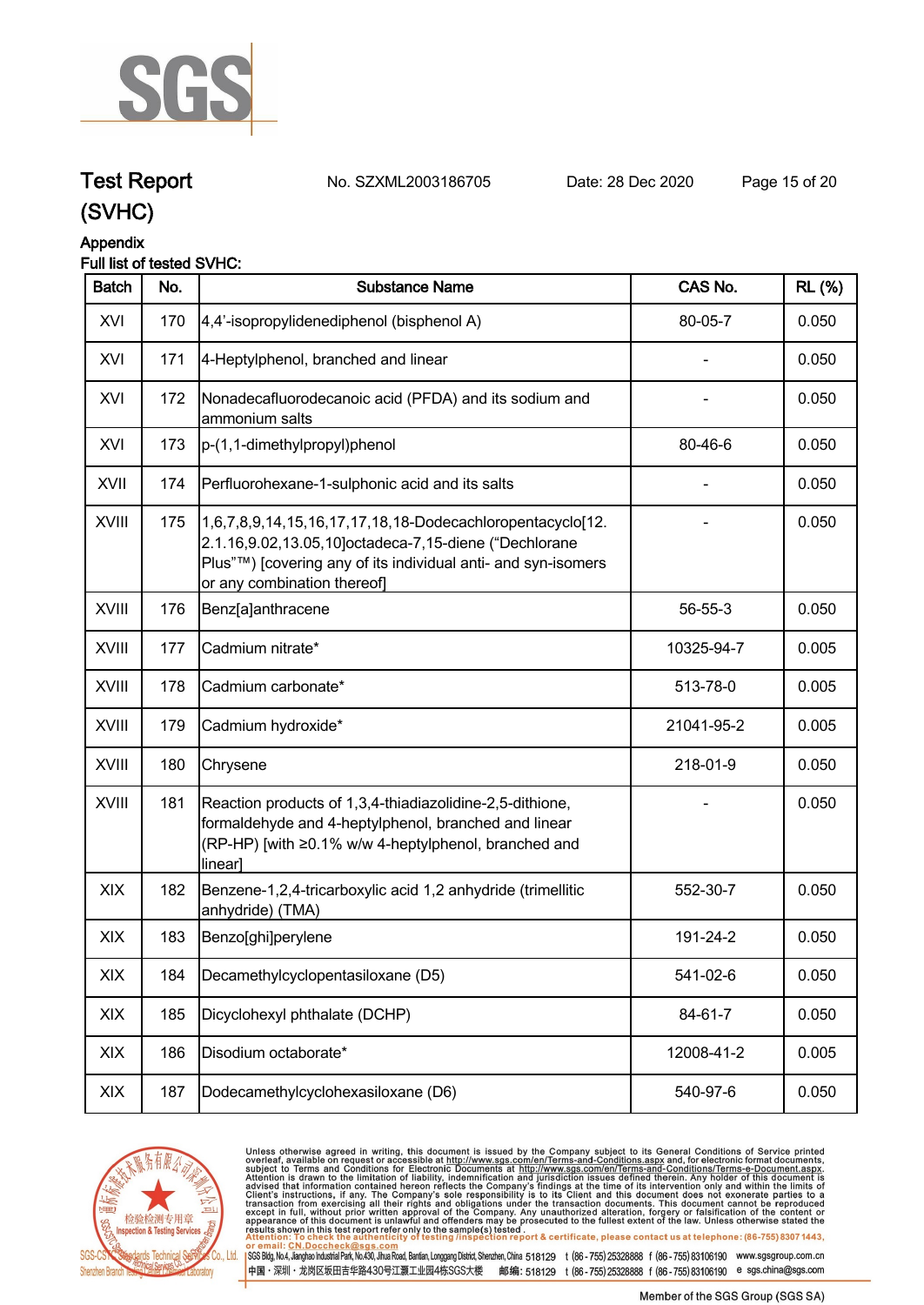

## **Test Report. No. SZXML2003186705 Date: 28 Dec 2020. Page 16 of 20.**

### **(SVHC)**

#### **Appendix**

#### **Full list of tested SVHC:**

| <b>Batch</b> | No. | <b>Substance Name</b>                                                                                                                                              | CAS No.        | <b>RL</b> (%) |
|--------------|-----|--------------------------------------------------------------------------------------------------------------------------------------------------------------------|----------------|---------------|
| XIX          | 188 | Ethylenediamine (EDA)                                                                                                                                              | $107 - 15 - 3$ | 0.050         |
| XIX          | 189 | Lead*                                                                                                                                                              | 7439-92-1      | 0.005         |
| XIX          | 190 | Octamethylcyclotetrasiloxane (D4)                                                                                                                                  | 556-67-2       | 0.050         |
| XIX          | 191 | Terphenyl, hydrogenated                                                                                                                                            | 61788-32-7     | 0.050         |
| XX           | 192 | 1,7,7-trimethyl-3-<br>(phenylmethylene)bicyclo[2.2.1]heptan-2-one (3-benzylidene<br>camphor)                                                                       | 15087-24-8     | 0.050         |
| XX           | 193 | 2,2-bis(4'-hydroxyphenyl)-4-methylpentane                                                                                                                          | 6807-17-6      | 0.050         |
| XX           | 194 | Benzo[k]fluoranthene                                                                                                                                               | 207-08-9       | 0.050         |
| XX           | 195 | Fluoranthene                                                                                                                                                       | 206-44-0       | 0.050         |
| XX           | 196 | Phenanthrene                                                                                                                                                       | 85-01-8        | 0.050         |
| XX           | 197 | Pyrene                                                                                                                                                             | 129-00-0       | 0.050         |
| XXI          | 198 | 2,3,3,3-tetrafluoro-2-(heptafluoropropoxy)propionic acid, its<br>salts and its acyl halides (covering any of their individual<br>isomers and combinations thereof) |                | 0.050         |
| XXI          | 199 | 2-methoxyethyl acetate                                                                                                                                             | 110-49-6       | 0.050         |
| XXI          | 200 | 4-tert-butylphenol (PTBP)                                                                                                                                          | 98-54-4        | 0.050         |
| XXI          | 201 | Tris(4-nonylphenyl, branched and linear) phosphite (TNPP)<br>with $\geq 0.1\%$ w/w of 4-nonylphenol, branched and linear<br>(4-NP)                                 |                | 0.050         |
| XXII         | 202 | 2-benzyl-2-dimethylamino-4'-morpholinobutyrophenone                                                                                                                | 119313-12-1    | 0.050         |
| XXII         | 203 | 2-methyl-1-(4-methylthiophenyl)-2-morpholinopropan-1-one                                                                                                           | 71868-10-5     | 0.050         |
| XXII         | 204 | Diisohexyl phthalate                                                                                                                                               | 71850-09-4     | 0.050         |
| XXII         | 205 | Perfluorobutane sulfonic acid (PFBS) and its salts                                                                                                                 |                | 0.050         |



Unless otherwise agreed in writing, this document is issued by the Company subject to its General Conditions of Service printed overleaf, available on request or accessible at http://www.sgs.com/en/Terms-and-Conditions.as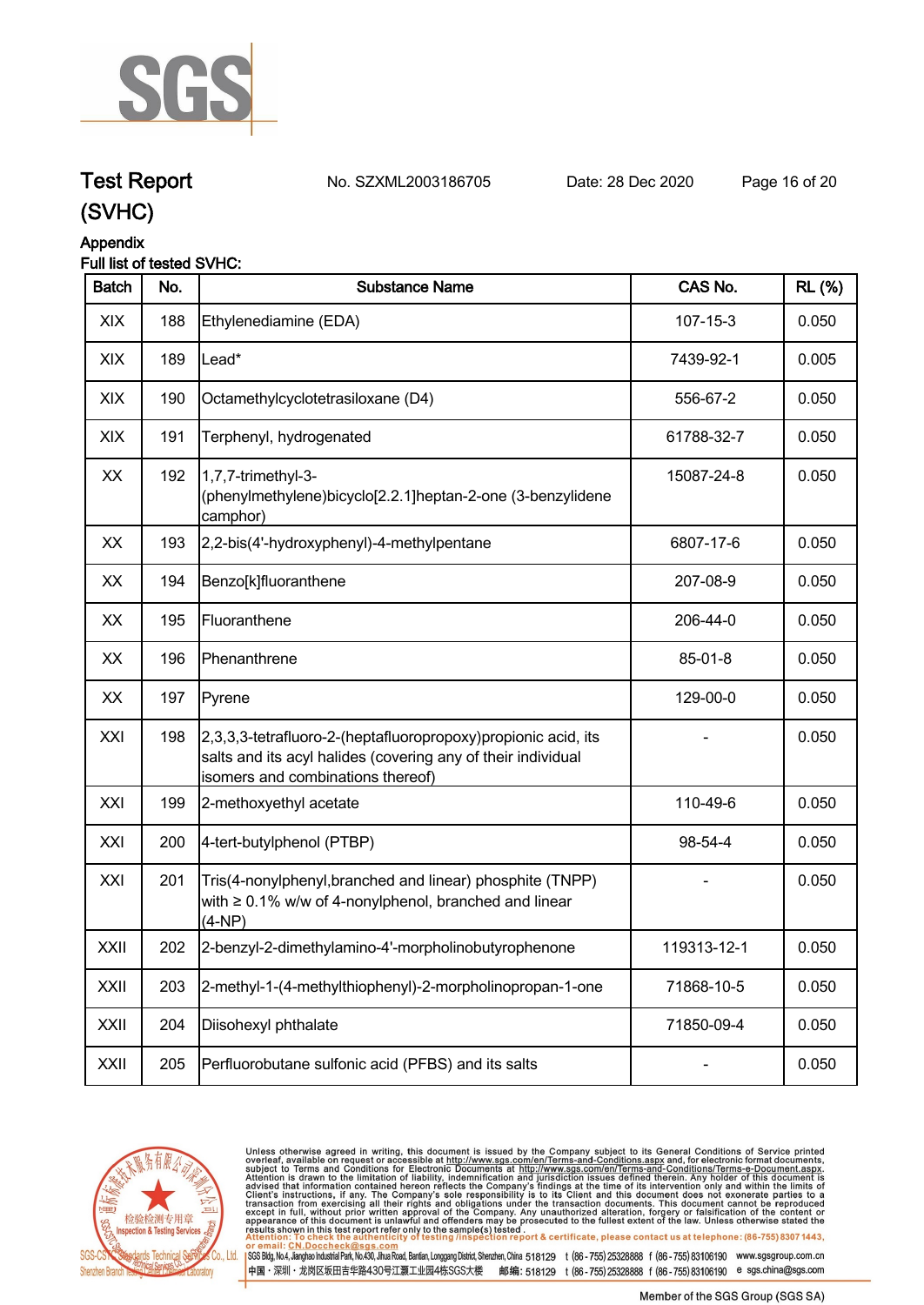

# **Test Report. No. SZXML2003186705 Date: 28 Dec 2020. Page 17 of 20.**

**(SVHC)**

#### **Appendix**

#### **Full list of tested SVHC:**

| <b>Batch</b> | No. | <b>Substance Name</b>                                                                                                                                                                                                  | CAS No.       | <b>RL</b> (%) |
|--------------|-----|------------------------------------------------------------------------------------------------------------------------------------------------------------------------------------------------------------------------|---------------|---------------|
| <b>XXIII</b> | 206 | 1-vinylimidazole                                                                                                                                                                                                       | 1072-63-5     | 0.050         |
| <b>XXIII</b> | 207 | 2-methylimidazole                                                                                                                                                                                                      | 693-98-1      | 0.050         |
| <b>XXIII</b> | 208 | Butyl 4-hydroxybenzoate                                                                                                                                                                                                | $94 - 26 - 8$ | 0.050         |
| <b>XXIII</b> | 209 | Dibutylbis(pentane-2,4-dionato-O,O')tin**                                                                                                                                                                              | 22673-19-4    | 0.050         |
|              | 210 | Resorcinol                                                                                                                                                                                                             | 108-46-3      | 0.050         |
|              | 211 | bis(2-(2-methoxyethoxy)ethyl) ether                                                                                                                                                                                    | 143-24-8      | 0.050         |
|              | 212 | Dioctyltin dilaurate, stannane, dioctyl-, bis(coco acyloxy)<br>derivs., and any other stannane, dioctyl-, bis (fatty acyloxy)<br>derivs. wherein C12 is the predominant carbon number of<br>the fatty acyloxy moiety** |               | 0.050         |



Unless otherwise agreed in writing, this document is issued by the Company subject to its General Conditions of Service printed overleaf, available on request or accessible at http://www.sgs.com/en/Terms-and-Conditions.as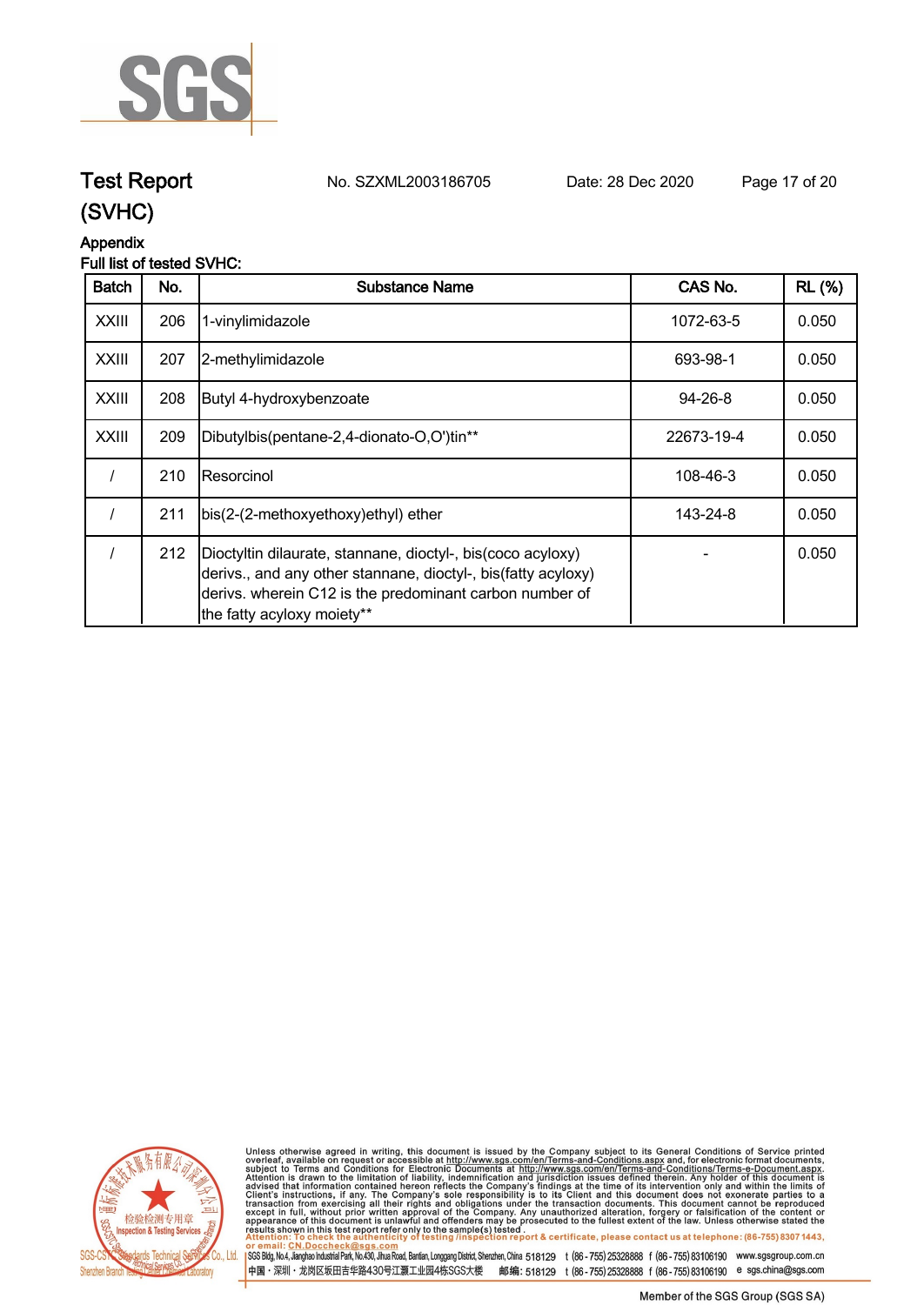

**Test Report No. SZXML2003186705** Date: 28 Dec 2020 Page 18 of 20

Remark: 9336-1, 9336-5, 9336-6, 9000, 9001, 9002, 9003, 9005, 9006, 9007, 9008, 9009, 9300, 9301, 9302, 9305, 9308, 9310, 9311, 9315, 9316, 9317, 9318, 9319, 9320, 9321, 9325, 9333, 9333-1, 9333-2, 9333-3, 9336TB, 9338, 9338-2, 9338-3, 9339, N9339, 9102, 9103, 9106, 9106-1, 9106-1-1, 9107, 9108, 9110, 9118, 9133, 9106IKEA, 9060, 9061, 9062, 9063, 9065, 9066, 9067, 9068, 9070, 9091, 9092, 9093, 9095, 9096, 9097, 9099, 9400, 9410, 9420, 9430, 9435, 9442, 9443, 9445, 9446, 9500, 9501, 9502, 9510, 9515, 9520, 9525, 9550, 9560, 7321, 921, 921L, 923, 9262, 9265, 9266, 586, 587, 587-5, 588, 5900, 5910, 5199, 5699, 5961, 5962, 1101, 1112, 1115, 1120, 1125, 1130, 1135, 2158, 25#, 35#, 60#, 80#, 100#, 290, 291, 292, 293, 295, 295-3, 1200, 1210, 1211, 1213, 1260, 1261, 1262, 1263, 1265, 1266, 1267, 1268, 1269, 1230, 1236, K GEL, 8777, 8778-2, 8778-5, 8125, 8130, 8135, 8150, 8701, 8703, 8705, 8706, 8707, 8708, 8709, 8710, 8711, 8715, 8715-3, 8715-4, 8716, 8721, 8725, 8730, 8750, 8760, 8788, 8201, 8202, 8205, 8206, 8208, 8210, 8211, 8220, 8225, 8230-1, 8230-3, 8230-5, 8230-6, 8230-7, 8230-8, 8230-10, 8230-15, 8230-20, 8230-25, 8240, 8250, 8260, 8300, 8301, 8330, 5295, 5299, 8501, 8506, 8510, 8520, 8530, 8550, 8560, 8600, 8601, 8602, 8603, 8605, 8606, 8607, 8608, 8610, 8620, 8630, 8635, 8650, 8660, 8800, 8815, 8820, 8825, 8835, 8842, 8910, 8911, 8912, 8915, 319, 320, 322, 340, 350, 350Clear, 350BLack, 2301, TCMP, 5295, 5295-7



Unless otherwise agreed in writing, this document is issued by the Company subject to its General Conditions of Service printed overleaf, available on request or accessible at http://www.sgs.com/en/Terms-and-Conditions.as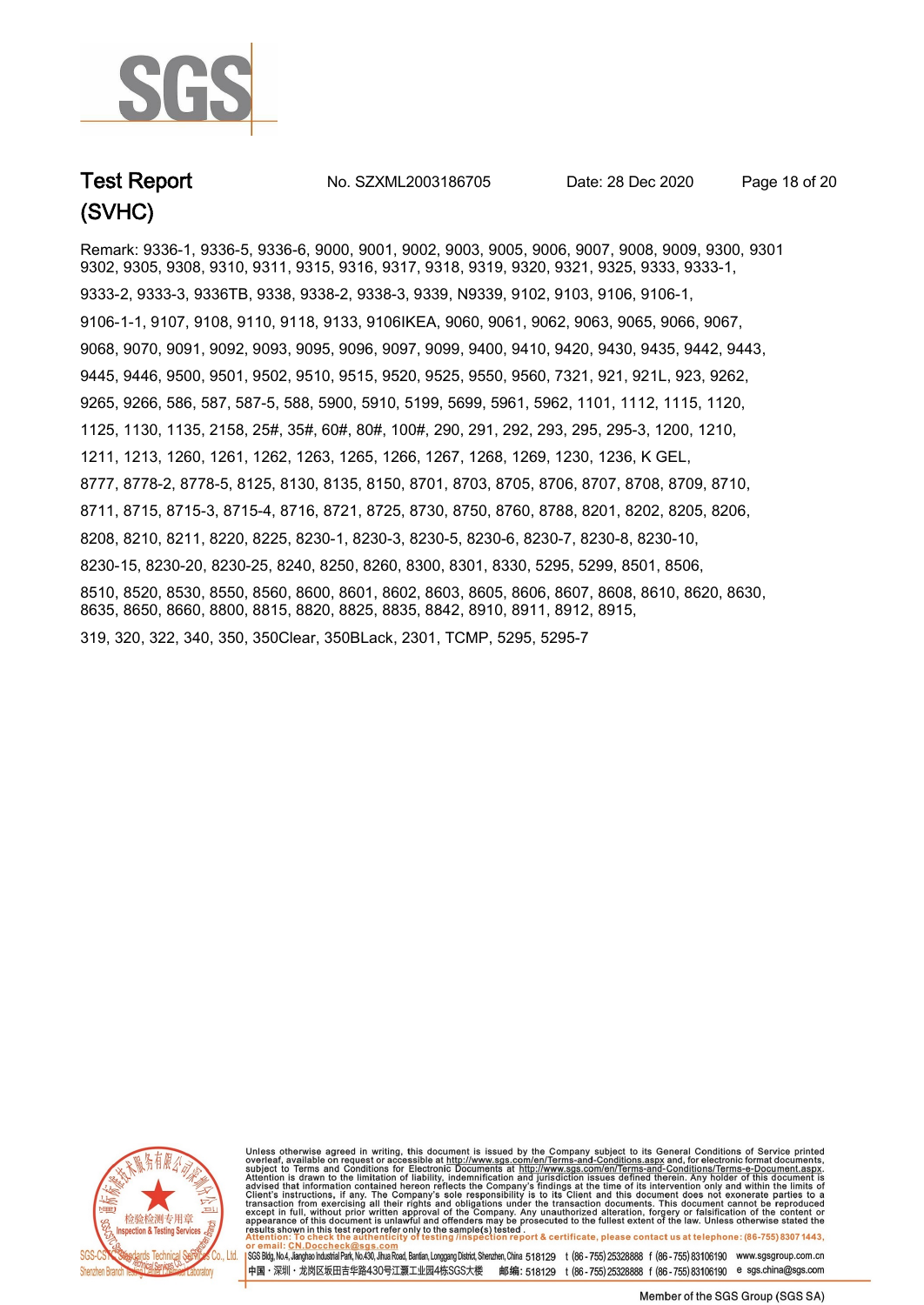

**Test Report. No. SZXML2003186705 Date: 28 Dec 2020. Page 19 of 20.**

# **ATTACHMENTS SVHC Testing Flow Chart**





Unless otherwise agreed in writing, this document is issued by the Company subject to its General Conditions of Service printed overleaf, available on request or accessible at http://www.sgs.com/en/Terms-and-Conditions.as

SGS Bldg, No.4, Jianghao Industrial Park, No.430, Jihua Road, Bantian, Longgang District, Shenzhen, China 518129 t (86-755) 25328888 f (86-755) 83106190 www.sgsgroup.com.cn 中国·深圳·龙岗区坂田吉华路430号江灏工业园4栋SGS大楼 邮编: 518129 t (86-755) 25328888 f (86-755) 83106190 e sgs.china@sgs.com

Member of the SGS Group (SGS SA)